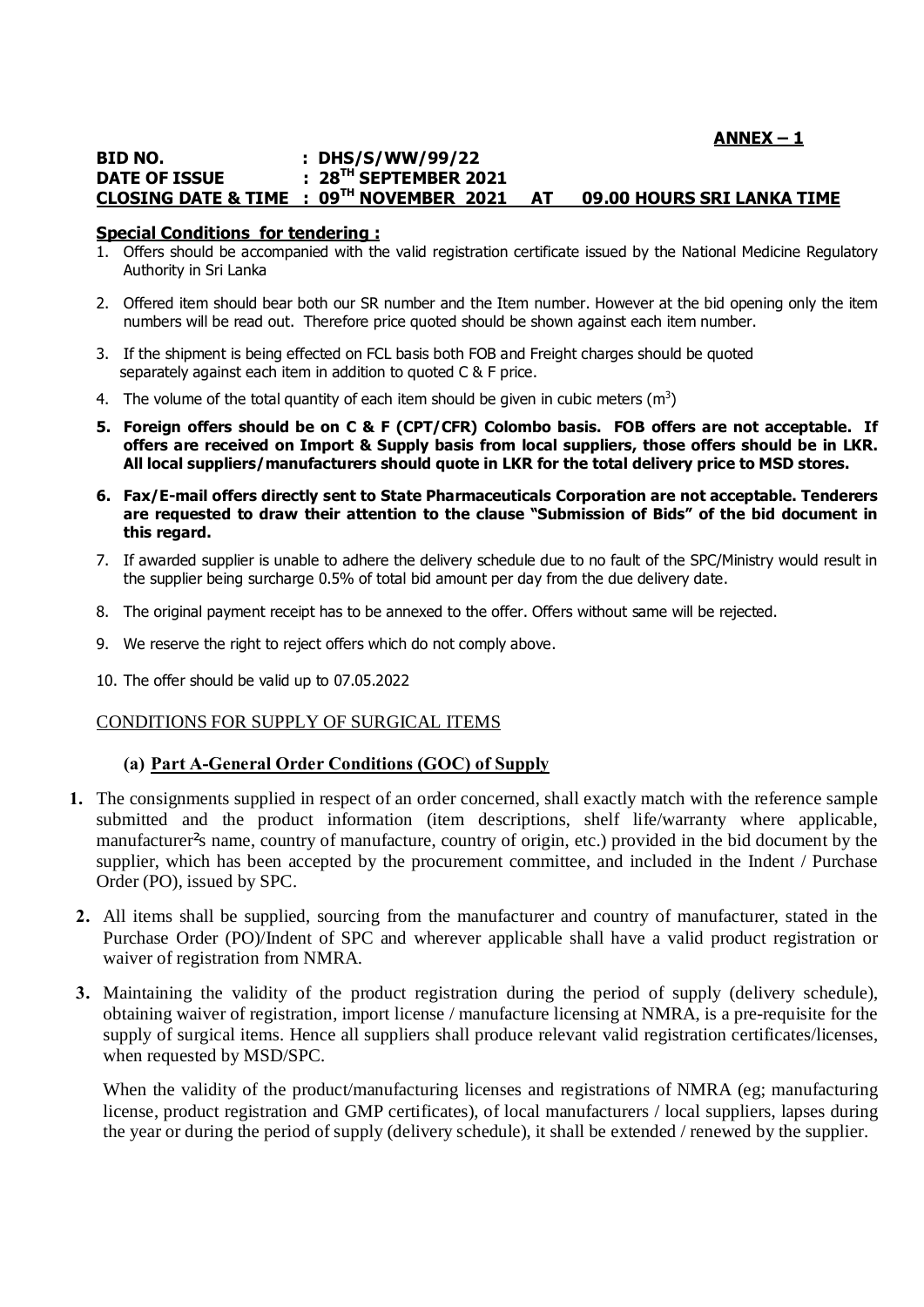A certified copies of afore mentioned valid certificates shall be submitted to MSD by the supplier when deliveries are made.

- **4.** The number of batches per consignment shall be minimal. Batch quantity shall be an equal multiple of the quantity of the consignment and the proportionate size of the batch quantity shall be not less than 15% of the quantity in the consignment.
- **5.** If MSD decides to accept a part or full consignment, with deviations from certain tender conditions (eg: with regard to labeling/packaging etc. due to an urgency, that shall be done subject to, either rectifying the defect within 05 working days by the supplier, or recovering the total cost [a] of rectifying the defect by MSD (via a duly contracted third party providing such services), from the supplier with a 25% administrative charge on the labeling cost. (total charge  $= [\text{a}] + [\text{a}] \times 0.25$ ) or 2% of the invoiced value, whichever is the highest.

All possible tender deviations such as Packing, labeling, delivery schedule, storage status, payment mode & conditions, etc., shall be communicated and agreed upon before accepting the tender award by the supplier. Noncompliance of same shall be considered as tender violations, to apply surcharge (as clause No. 37).

**6.** The specifications of the product offered by the suppliers in the tender, shall match with the tender specifications for the item and **any form of alternate offers for the same, will not be entertained,** when there are product/s offered in compliance with the tender specification.

## **Shelf life & Warrantees**

**7.** In respect of Non consumables; laboratory items and surgical items: Manufacturer or supplier or local agent shall provide a warranty for a period, not less than as specified in the specification of the item and /or it<sup>'</sup>s sub components/articles supplied (eg: Special Instrument sets), unless otherwise agreed upon prior to awarding the tender.

The supplier<sup>'</sup>s invoice shall indicate, the validity period of the warrantee from the date of receiving goods at MSD and a warrantee card with all details, including the local contact details of warrantee services provider, shall also be inserted in each individual pack.

Foreign suppliers of all such items shall have their own local agent in Sri Lanka, capable of providing technical support, repair and spares, when necessary (**This clause No. 07 is not applicable for all Pharmaceuticals and all Consumable Surgical & Laboratory items)**

- **8.** Freshly manufactured stocks of the product shall be supplied; thereby the residual Shelf Life (shelf life remaining at the time of delivery of goods in Sri Lanka/MSD stores/Sri Lanka) of the product, shall be 85% of the product shelf life specified in Indent/PO or as certified in the product registration certificate or indicated in any other way by NMRA)
	- (a) When the shelf life is not specified in the indent/PO/item spec; the requested shelf life shall be considered as, 36 months for surgical consumable items. (Shelf life of not applicable for surgical non-consumables) and 24 months for Pharma/Laboratory items. The Difference of the residual and requested product shelf life shall not exceed  $1/6<sup>th</sup>$  (one sixth) of the original product shelf life.
	- (b) In the violation of the above tender condition, Director/MSD reserves the right to accept a reduced quantity, that is usable (as per the actual consumption rate) up to three months before the expiry of same and will subject to application of a penalty (as clause No. 37 and footnote 01)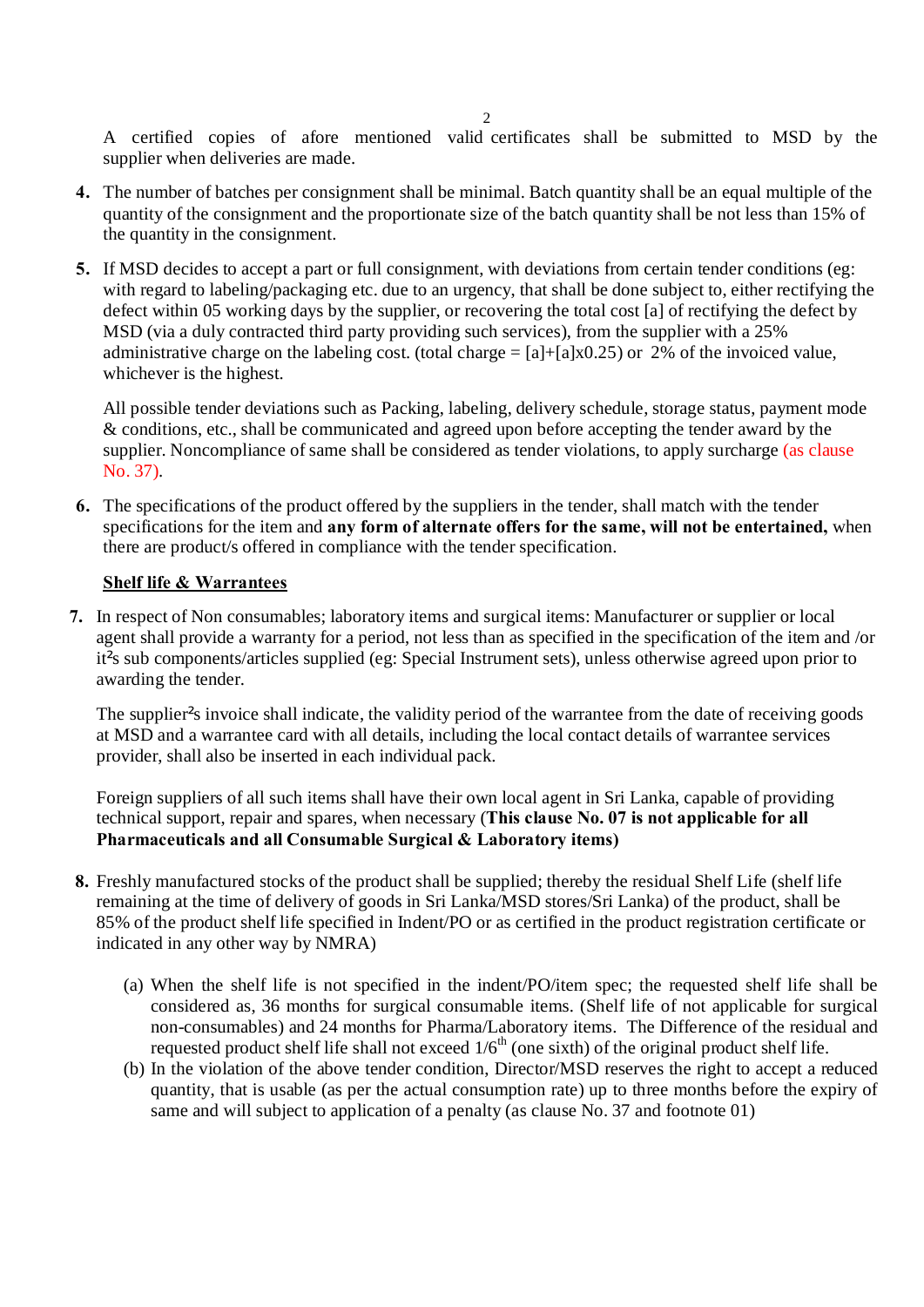## **Standards & Quality**

- **9.** Standards; In respect of all Pharmaceutical products supplied, shall comply Pharmacopoeia Standards that are indicated in the item specifications, other Pharmacopoeia Standards accepted in the product registration by the National Medicines Regulatory Authority.
- **10.** As per the product registration dossier approved by NMRA, the product information leaflet (PIL) for the Pharmaceuticals items and the user manual/instruction pamphlet for surgical items. With information to users regarding the; storage conditions, maintenance, and other product compatibilities, shall be provided with the product, for acceptance of goods by MSD.

Any product deficient of or incompatible with, its sub-components/accessories, not at the specified quality standards or all its components not unitized appropriately in packaging (as a set) shall be rejected.

- **11.** Withdrawal from use of items due to quality failure found as manufacturer's fault:
	- (a). In case of batch withdrawal, **value of entire batch quantity supplied** shall be recovered from the supplier.
	- (b).In case of product withdrawal, **value of entire product quantity** supplied shall be recovered from the supplier.
	- (c). In the event of either a) or b) above, supplier shall be charged the total **cost involved for MSD, of the quality failed supplies** with 25% administrative charge of the same**.**
- **12.** The storage conditions and the packing requirements of the product shall conform to the information given by the manufacturer and accepted by NMRA for the product registration or shall conform to the information submitted for waiver of registration granted by NMRA in exceptional circumstances.(refer clause No.24)

If the offered product, deviate from NMRA registered product features, supplier must provide with the bid, a declaration to certify the NMRA accepted product details such as; storage conditions, pack details/contents/sizes and standard batch quantity/size of the product.

**13.** Immediately after delivery at MSD, the consignments shall be subjected to testing appropriately drawn, one random batch sample (Post-delivery sample) of the consignment at a government/semigovernment/accredited laboratory (to be selectively applied for Surgical & Lab items, depending on availability of testing methodology and facilities)

If the sample is found to be substandard, random batch samples will be tested from all the batches/lots in the consignment, and entire expenses on such tests, like value of samples, transport, sampling and testing charges, etc, will be recovered from the supplier.

**14.** Consignments supplied to MSD violating the storage conditions indicated on product labels and/or product information leaflet (as accepted for product registration at NMRA), shall be considered as quality affected consignments and quality assurance of such consignments shall be carried out by post-delivery testing at government / semi government laboratory in Sri Lanka or at an accredited laboratory (foreign/local). All the expenses on such an event, including storage cost shall be borne by the supplier. If found to be quality affected the consignment will be treated as quality failed (as clause No.11).

## **Pack size, Labeling & Packaging**

**15.** Offers for pack sizes at a lower level(smaller quantity per pack) than the pack size specified in the item description/specification and MSD order List, are also acceptable, but higher level (larger quantity per pack) pack sizes will not be entertained unless otherwise offered with the original bid and accepted by the procurement committee, with the concurrence of MSD.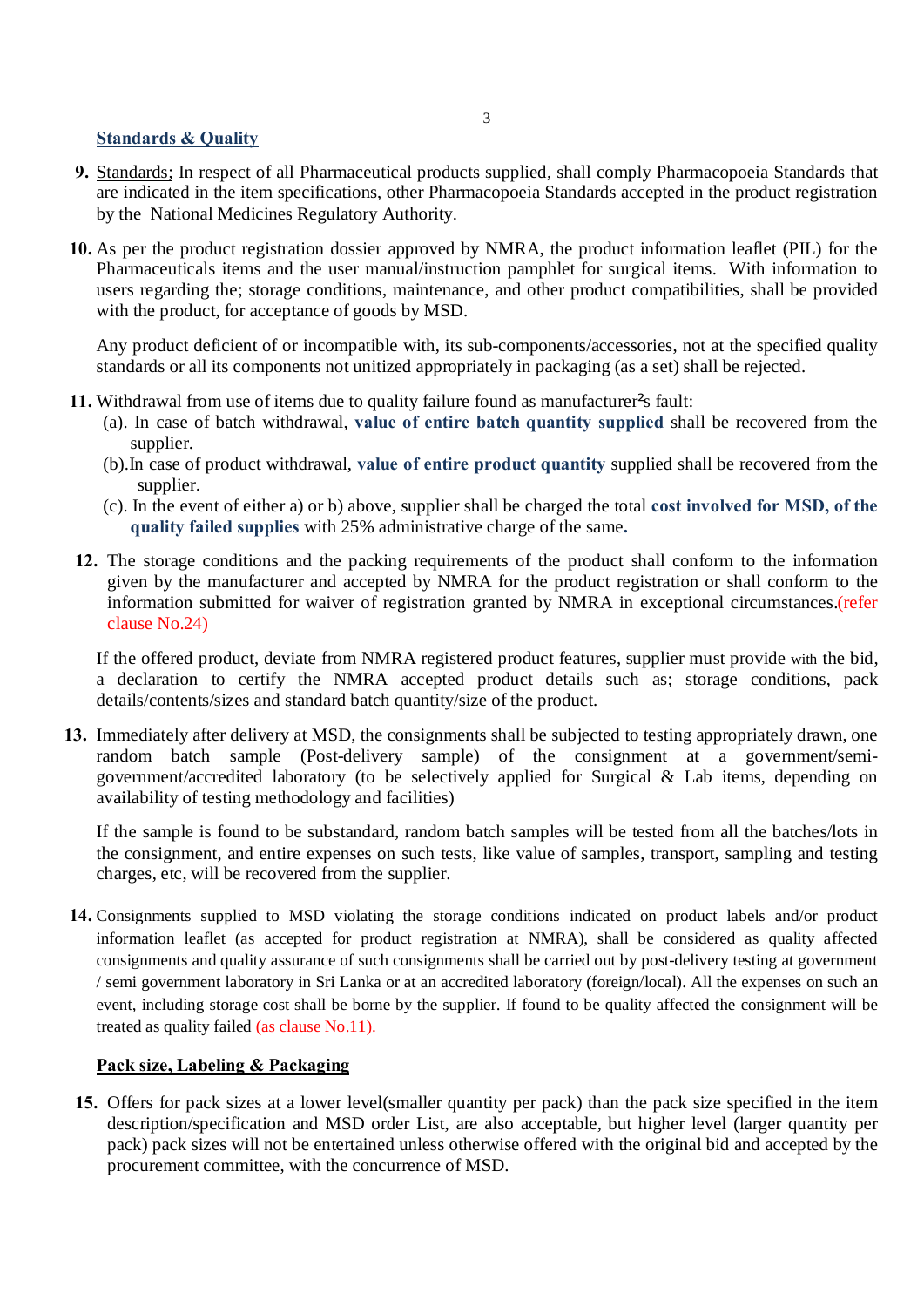- **16.** In respect of bulk packs of all pharmaceuticals (not applicable for blister/strip packs),
	- · DHS mark shall be;
	- (a). embossed or printed in case of tablets
	- (b). printed in case of capsules

Above condition can be waved off, if the purchase order quantity is less than 100,000 tablets/capsules, with deliveries in one/more lots **or** when an exemption is notified in the special order conditions of the relevant MSD order list (**This clause No. 16 is not applicable for all consumable and Non consumable Surgical and Laboratory Items)**

**17.** Each; innermost pack, vial/ampoule, pre-filled syringe or bottle, shall bear the item Description, SR No, Batch No/Lot no., Product Reference/Catalogue No.s of Surgical items), Date of Manufacture, Date of Expiry (of consumables only) and  $\cdot$  STATE LOGO of Government of Sri Lanka.

It is essential to include and exactly match the dates of Expiry (not applicable for Surgical Nonconsumables) & date of Manufacture (in any form as  $\cdot$  Year & Month or  $\cdot$  No Exp. ), in the innermost pack and supplier's invoice.

**18.** Description of the Item, SR No, Date of Manufacture, Date of Expiry, Batch No, Name and address of manufacturer and STATE LOGO of Sri Lanka Government shall be clearly marked on the outer covering of the individual/innermost pack containing the minimum unit of measure, including blister & strip cards and on the outer cover of the carton/box.

Any deviations of the Date of Manufacture (DOM)/ Date of Expiry(DOE)declared in the offer shall be approved by MSD and DOM & DOE shall consist of at least the year & month.

- **19.** All outer most cartons (shipping packages) shall bear the MSD Purchase Order No, SPC Indent No., SR No, Batch No, and Date of Expiry in size 1.5cm letters / figures in prominently visible manner. This may be printed, stenciled or label properly affixed.
- **20.** Batch Number of the product shall be separately Barcoded (in Code 128 or 2D formats) and Barcode shall be printed on the labels at all levels of packing as described below, conforming to the industry standards in Barcode printing and pasting.

Format shall be according to Code 128 or 2D standards.

Maximum barcode size shall be 5.0cm (length) x 2.5cm (width).

**21.** In case of receiving goods under inappropriate packaging conditions(not in good order), was to be sorted out by MSD to select the items in good order by 100% checking/handling of the consignment, all expenses incurred to MSD in such an event (including demurrage charges, cold stores charges, labor charges etc. or any other charges incurred until goods are ready for acceptance), have to be paid to MSD by the local supplier, before attending to checking the consignment 100%, by MSD.

In respect of SPC imported supplies, if the local agent does not follow suit as above, such extra expenses incurred to MSD shall be recovered from the supplier by SPC and refund to MSD.

#### **Storage Conditions & Temperature**

**22.** If the storage temperature & conditions are not specified in the item specification, NMRA accepted product storage conditions, shall conform to Sri Lankan ambient storage conditions in the ranges of  $30^0c +12^0c$ temperature and 75% +/-5% relative humidity. The product storage conditions shall be clearly indicated at all levels of labels/packages/boxes.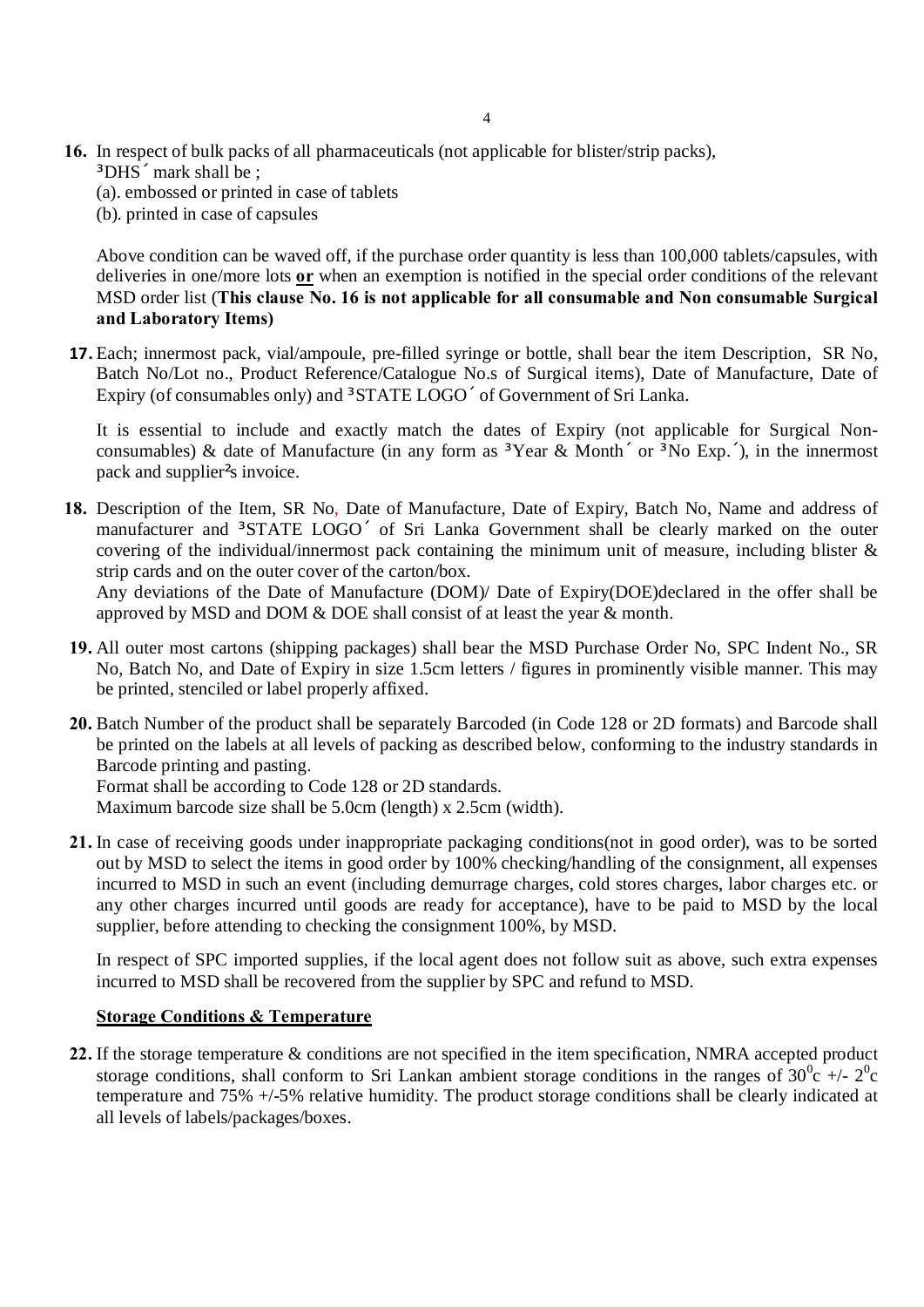- **23.** Maintenance of Cold Chain;
	- a.In case of cold storage items, cold chain monitors (temperature recording devices) shall be included for each carton and the cold chain shall be maintained according to the manufacturer<sup>s</sup> instructions during storage, transport and delivery.
	- b.Supplier shall use suitable prominently visible identification marks of international standard, with appropriate colours and sizes for easy identification of cold cargo. Supplier shall use standardized **USB Devices** for temperature data logging inside the packages and shall provide free of charge, data logger readers **&/ software (reading apps compatible with Windows-07/latest)** to wharf department of SPC in advance, to enable examining the maintenance of cold chain in transit, and before taking over the consignment by MSD.
	- c.If the cold chain break is observed at the time of taking over the consignments by MSD, such consignments shall be rejected, indicating the reason on the relevant **WDN or copy of the delivery documents.** In such an event, the SPC shall arrange necessary cold storage for the consignment until  $\mu$ observed cold chain break $\P$  is investigated leading to acceptance / total rejection of consignment and the expenses born by MSD / SPC in arranging the cold storage shall be recovered from the supplier.
	- d.The vehicles transporting cold cargo to MSD shall be equipped with temperature monitoring devices and the vehicle shall have NMRA approval for transport of pharmaceuticals.
	- e.The suppliers shall dispatch consignments of the items, which require coldchain maintenance, to arrive in Sri Lanka during Monday to Thursday to avoid additional demurrage & storage charges during weekends, during which MSD stores is closed. In case of non-compliance of this condition, any additional expenses incurred to MSD and SPC, to Custom clear/store/receive such consignments shall be recovered from the supplier.
- 24. In respect of the products requiring controlled temperature storage (Eg.  $< 25^{\circ}$ c, 2-25<sup>o</sup>c, 15-20<sup>o</sup>c/30<sup>o</sup>c, 2-8<sup>o</sup>c etc.), supplier shall provide MSD with latest product stability study reports with the invoice of the consignment.(report shall include studies; at  $30^{\circ}$ c +/-  $2^{\circ}$ c & 75% +/- 5% RH for **AC stored** items and at  $25^0$ c  $+/- 2^0$ c & 60%  $+/- 5$ % RH for **Cold stored** items. It shall be a true copy of the latest report submitted to NMRA or a report issued within last 05 years). (refer clause No.12)

#### **Delivery Requirements**

**25.** All items shall be supplied as per the latest/final delivery schedule, communicated to the supplier, as an amended Indent/PO delivery schedule (if not amended, original schedule in the Indent/PO will apply) mutually agreed between MSD& SPC, at the time of establishing the payment terms (L/C, DP, TT, etc). Any deviation from this agreed delivery schedule shall be treated as a defaulted delivery.

Contravening the above directions, if the delivery schedule is violated by the supplier for no fault of MSD/SPC/MOH and in the event MSD decides to accept any such consignment in full or part thereof, that is delivered after the due delivery date, Condition No. 27 on delayed deliveries, shall be applied.

- **26.** All consignments shall be delivered at Medical Supplies Division or an alternate receiving point as directed. However sending consignments **to reach Sri Lanka from 15th December to 10th January** shall be avoided, unless otherwise prior approval has been granted by MSD for such deliveries.
- **27.** Defaulted consignments with respect to delivery schedule shall only be considered for acceptance, subject to a penalty imposed for the delay due to suppliers fault, allowing a grace period up to two weeks. Consignments delivered after that grace period shall be considered for acceptance subject to a penalty to the supplier as described below ;

(a). A penalty of 0.5% per day of the consignment value, calculated commencing from the 15th day up to 60th day delay from the due delivery date, as per the indent/PO or its¶latest amended delivery schedules.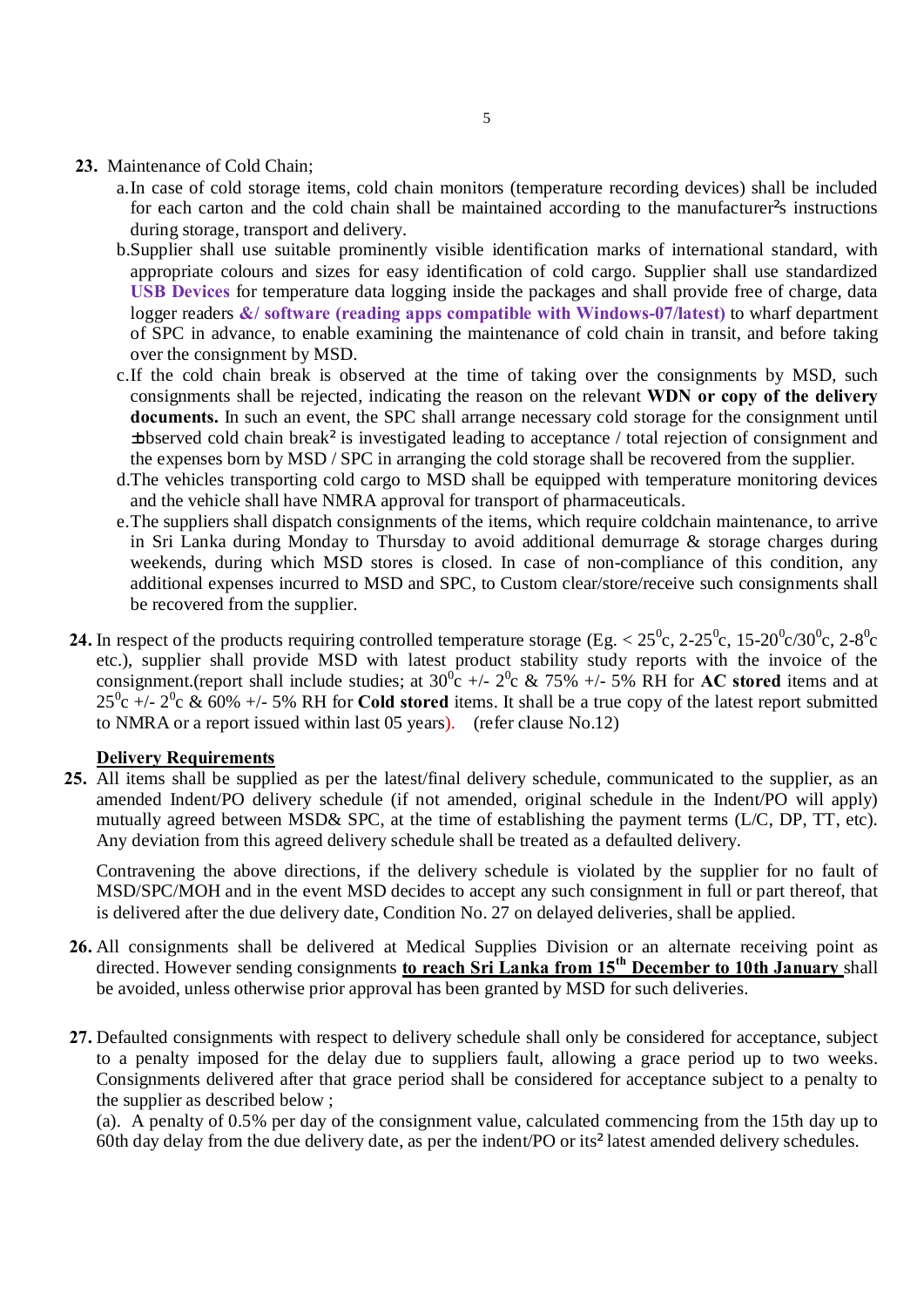(b). When the delay exceeds 60days purchase order will be considered as automatically cancelled, on defaulted performance. In such a situation, MSD reserve the right to recover liquidated damages or to revoke the cancellation (eg. if payments have been released prior to such a cancellation), and accept the consignment subject to a 25% admin charge.

**28.** (i). If any local purchases were to be made by MSD/SPC to ensure continuity of supply (due to noncompliance of Indent/PO/its¶amended; delivery schedule); in the ensuing period inclusive of the grace period for delivery from due delivery date, extra expenditure incurred on such local purchases, over the landed cost of relevant SPC main order, shall be recovered from the supplier.

(ii). If a delivery defaulted (violating delivery schedule in the indent/PO) SPC supplier/his local agent, who participate in an urgent local purchase tender of SPC or MSD for the same item, quoting the same product or any similar product, is bound to supply the local purchase order at the landed cost of the defaulted SPC main order. In violations of the same, the cost difference will be set off from the payments to the supplier of the corresponding SPC main order.

**29.** In respect of local manufacturers/ local suppliers, all deliveries shall be made only on week days excluding public holidays, also allowing adequate time to enable the completion of the receiving process at MSD stores before 3.30 p.m. In the event of failure to meet this deadline due to supplier<sup>'</sup>s fault (eg. In delivery; time, product, document, etc.) goods shall be accepted on the following working day, such date shall be counted for working out penalties as per No. 27 (regarding defaulted consignment) of the conditions of supply.

As an alternative, supplier can request MSD to take over the consignment on the same day, subject to settling all other expenses (i.e. staff OT, forklift charge, etc.) of MSD, by the supplier.

- **30.** The extension of L/C's overstepping delivery schedules in the Indent/PO/its' amendments, shall not in any way affect the recovery of late delivery charges, as per Condition No. 27 (regarding defaulted consignments) and any other direct or indirect additional costs/liquidated damages, relating/consequent to extension of L/C.
- **31.** When adequate storage space is not available at MSD, to accept a delivery defaulted consignment (deviating from the delivery schedule in the Indent/PO/its' amendments) under the condition No. 27, any additional expenses caused to MSD or SPC in arranging temporary external storage and other expenses (eg. demurrage, detention, container storage, re-handling cum transport, etc.) shall be borne by the supplier.

## **Documents & Information**

- **32.** MSD Order No, Item Description, SR No, Batch No., Date of Manufacture, Date of Expiry and product Storage Condition, shall be indicated in all Supply Invoices and detailed Packing Lists.
- **33.** One of the tender samples of the selected bid shall be forwarded to MSD, for using as a reference sample (can make it; a part of the last consignment or a returnable to supplier) for checking the conformity of the consignments received under the indent/PO. (applicable for all surgical items and laboratory regular items except when specified in respective order lists).

The product artwork or dimensional detail diagrams, product Catalogues and Catalog No<sup>o</sup>s, as necessary for the surgical items (**not relevant to pharmaceutical & Laboratory items)** shall be provided with the bid document, for reference in the; tender evaluation by SPC, ascertaining (before awarding) user acceptance of deviations from the spec by MSD and inspecting the consignments delivered to MSD.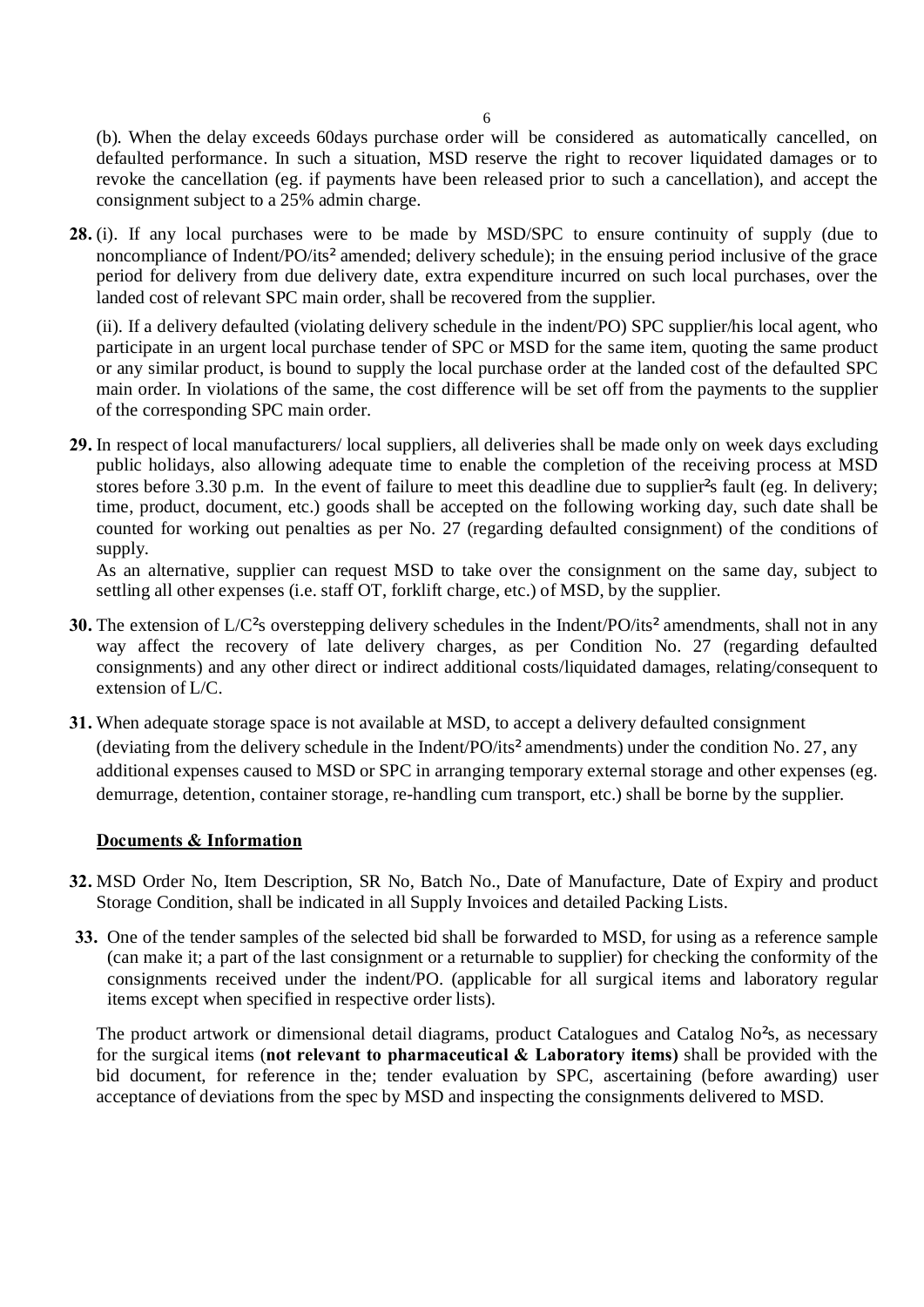The artwork of the; specimen labels, minimum pack and outer most box/shipper carton, that satisfies the above mentioned labeling conditions shall be provided before signing the contract with the performance bond.

- 34 The supplier shall submit all shipping documents to (Including Bills of Lading / Draft Air Way Bills etc.) SPC Imports department and MSD by e-mail (**follow instructions in website www.msd.gov.lk** ), at least 03 days before the Expected Time of Arrival (ETA) of sea freighted consignments & 02 days before the ETA of Air freighted consignments.
- 35. After releasing the Indent/PO or establishing [L/C, the latest log](http://www.msd.gov.lk/)istical position of manufacturing & supply on the Indent/PO, shall be updated biweekly through e-mails to SPC with a copy to MSD by the supplier.(follow instructions in the website www.msd.gov.lk) If it is not complied or the information so provided are found to be incomplete/false, the grace period (for supply delays) mentioned in the condition No. 27 will not be applicable.

#### **Common conditions**

- 36. In addition to the general conditions of supply given herein, item/order-list specific amendments, exclusions or additions to the same, stated in the covering letter of the order list and any other relevant conditions as per the tender document issued by SPC, are also applicable. The order/item specific; new conditions or amendments to General Order Conditions, will be included in the order list itself and as a remark entry in the MSMIS order records.
- 37. Administrative surcharge of 25%(on the value of goods), will be applied for tender condition violations that cause deficiencies in supply with respect to; quality, standards & specifications, short packing & short supply or delayed delivery as per the cabinet decision. **(eg. As in conditions No. 08,05,10,13)**
- **Abbreviations :***NMRA ; National Medicines Regulatory Authority/Sri Lanka,* SPC ; State *Pharmaceuticals Corporation, MSD; Medical Supplies Division,*

## **(b) Part B-Special Order Conditions (SOC) of Supply**

Note: SOCs are used, when it is really necessary to enable, item/order list specific deviations from the GOC clauses that are applicable to all or selected items in the order list concerned and in which case the relevant order list No. and SR No. s, shall be indicated separately against each clause of SOC, with the counter signature of Director (MSD) to make it effective.

> (i) According to the recent FRC, for all suture material in item group 100 (SR no start from 100) required in **Polyglactin 910** suture material.

**Sufficient quantity of samples should be forwarded for evaluation.**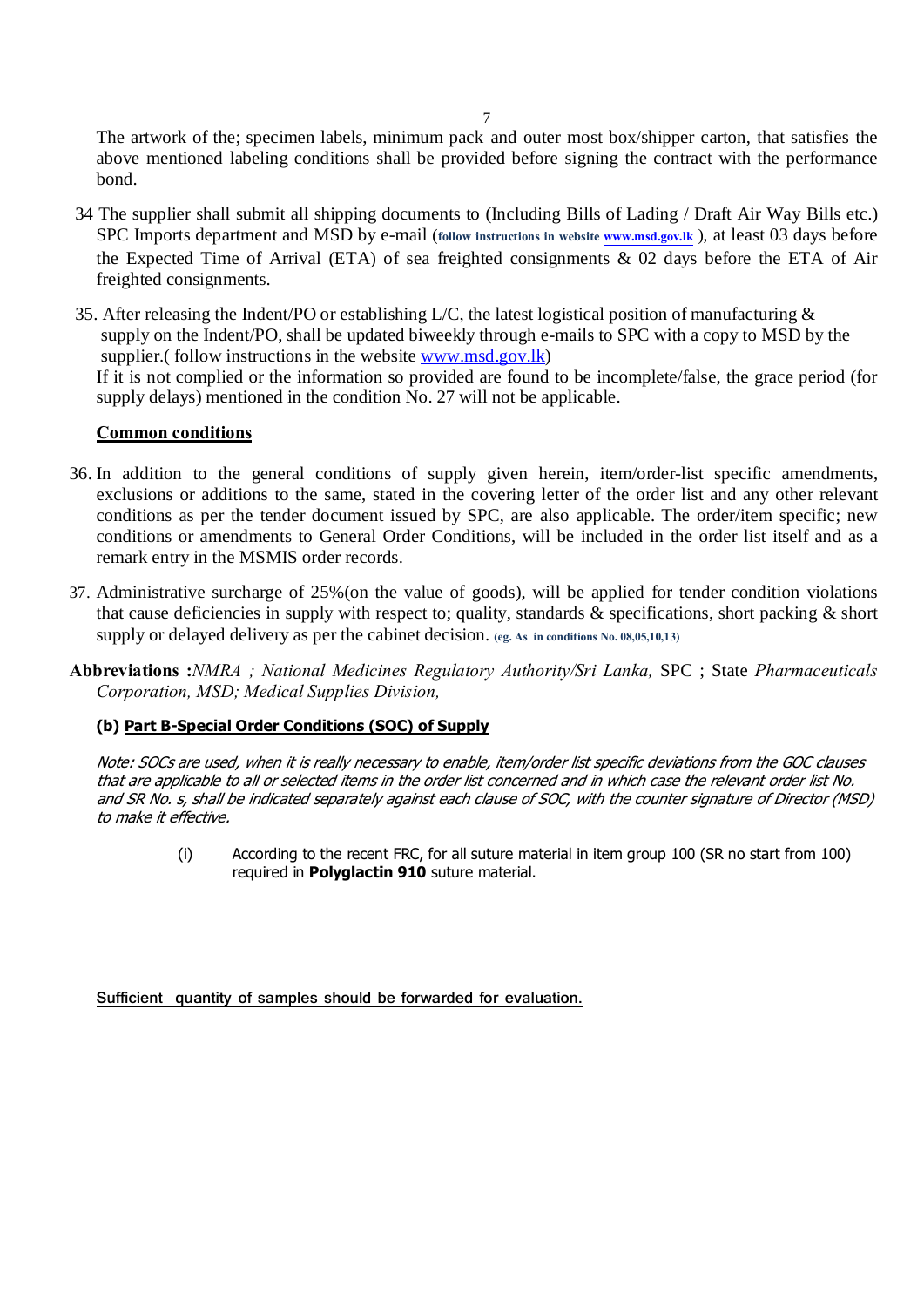#### **Special Conditions**

- · Suppliers should submit all shipping documents including the Bill of lading or Air Way Bill to SPC at least 2-3 days prior to arrival of the consignments to prevent any delay in clearance.
- In the event of an award made to you on this tender, SPC reserve the right to cancel/suspend the procuring of said order in any stage, if you would be placed the defaulted supplier's list due to quality failure found in your previous supplies made to SPC or non compliance of contractual agreement.
- This bid is administered by the provisions of the "Public Contract Act No. 3 of 1987" and therefore, in the event bidder is to retain an agent, representative, nominee for and on behalf of Bid or shall register himself and such public contact act in accordance with the section 10 of the Public Contract Act and produce such valid original certificate of registration with the bid.
- · Where a purchase for a particular item is being made for the first time from a supplier, or where there are previous quality failures on goods supplied by a Particular supplier payments will only be made upon testing the quality and standards of the goods and comparing the bulk supply with the samples provided along with the offer.
- Destination Terminal Handling charges (THC) should be borne by the supplier at the Port of Loading. Hence when the C&F prices are quoted this should be inclusive of THC.
- The bid submitted should be duly signed and endorsed by the Bidder/ Tenderer him self (with the name and designation of the signatory) or by the representative. Representatives submit offers on behalf of their principals should submit a letter of authorization and power of attorney (if signing on behalf of the principals) and also should submit documentary proof on their registration as per the Act. No. 03 of 1987 with the Department of the Registrar of Companies – Sri Lanka.
- In the event of delivery of consignments deviating from given delivery schedule by MSD due to default of supplier and same is rejected due lack of storage space available at MSD warehouses, any resulting demurrage charges incurred shall be borne by the suppliers concerned.
- · **All Shipment should be made exclusively on vessels belonging to the Ceylon Shipping Corporation or those chartered by CSC. Shipments on other vessels will be permitted in instances where vessels of the Ceylon Shipping Corporation do not call at the Port of Shipment or if they are not available for timely shipment of cargo. In which event the supplier should attach a waiver certificate issued by Ceylon Shipping Corporation on their Authorized Agent in the supplier's country.**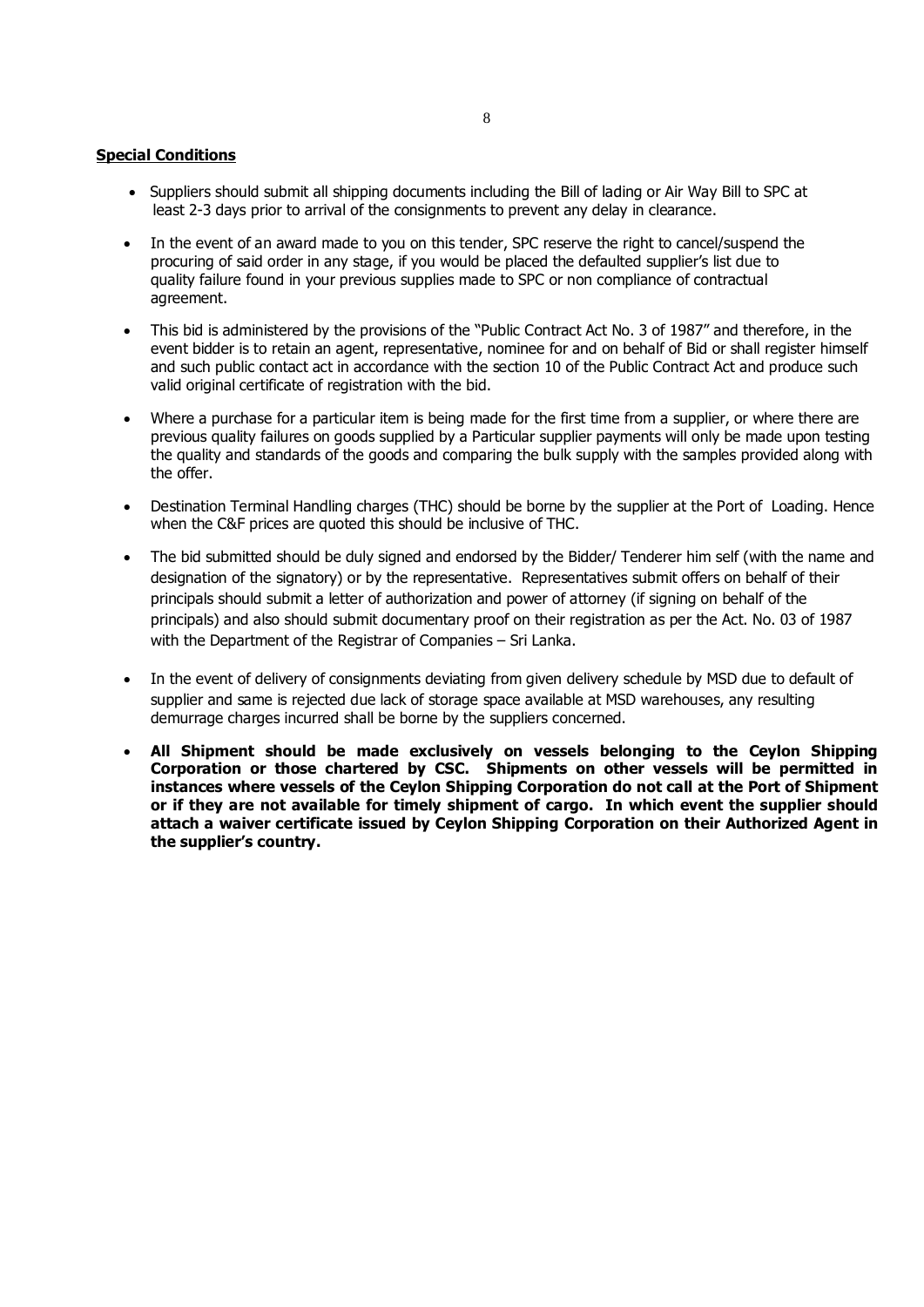# **BID NO: DHS/S/WW/99/22 CLOSING ON : 09.11.2021 at 9.00 a.m.**

# **ORDER LIST NUMBER: 2022/SPC/N/R/S/00195**

| Item<br><b>No</b> | <b>SR No</b> | <b>Item</b>                                                                                                                                                                                                                                                                                                                               | Qty<br>Nos. | <b>Delivery</b>                                | <b>Bid Bond</b><br>Value (LKR) |
|-------------------|--------------|-------------------------------------------------------------------------------------------------------------------------------------------------------------------------------------------------------------------------------------------------------------------------------------------------------------------------------------------|-------------|------------------------------------------------|--------------------------------|
| 1                 | 10000801     | Absorbable Synthetic Surgical Suture, polyglycolic<br>acid / polyglactin, Braided, Coated, BP/USP<br>Standard or Equivalent standards, size 3/0, 150cm<br>(approx.) length, sterile.                                                                                                                                                      | 50,000      | 20,000-<br>Jan/2022<br>30,000-<br>Apr/2022     | 87,040.00                      |
| $\overline{2}$    | 10000803     | Absorbable Synthetic Surgical Suture, polyglycolic<br>acid / polyglactin, Braided, Coated, BP/USP<br>Standard or Equivalent standards, size 3/0, 75cm<br>(approx.) length attached to a 12mm - 14mm half<br>circle round bodied taper point eyeless needle,<br>sterile.                                                                   | 20,226      | 10,000-<br>Jan/2022<br>10,226-<br>Apr/2022     | 63,660.00                      |
| 3                 | 10000804     | Absorbable Synthetic Surgical Suture, polyglycolic<br>acid / polyglactin, Braided, Coated, BP/USP<br>Standard or Equivalent standards, size 3/0, 75cm<br>(approx.) length attached to a 12mm - 14mm 3/8<br>circle round bodied taper point eyeless needle,<br>sterile.                                                                    | 17000       | $9,000 -$<br>Jan/2022<br>$8,000 -$<br>Apr/2022 | 33,912.00                      |
| $\overline{4}$    | 10000805     | Surgical Suture, Coated, Braided, Absorbable<br>Synthetic Surgical Suture BP/USP Standard or<br>Equivalent standards, Gauge size 3/0, 75cm length<br>attached to a 13mm (approx.) curved cutting<br>eyeless needle. Each sterile suture packed<br>individually in peel open foil and peel/tear open<br>over wrap and labeled accordingly. | 15,548      | 10,000-<br>Jan/2022<br>$5,548-$<br>Apr/2022    | 28,042.00                      |
| 5                 | 10000806     | Absorbable Synthetic Surgical Suture, polyglycolic<br>acid / polyglactin, Braided, Coated, BP/USP<br>Standard or Equivalent standards, size 3/0, 75cm<br>(approx.) length attached to a 16mm - 18mm half<br>circle round bodied taper point eyeless needle,<br>sterile.                                                                   | 36,716      | 20,000-<br>Jan/2022<br>16,716-<br>Apr/2022     | 66,742.00                      |
| 6                 | 10000807     | Surgical Suture, Coated, Braided, Absorbable<br>Synthetic Surgical Suture BP/USP Standard or<br>Equivalent standards, Gauge size 3/0, 75cm length<br>attached to a 16mm (approx.) curved cutting<br>eyeless needle. Each sterile suture packed<br>individually in peel open foil and peel/tear open<br>over wrap and labeled accordingly. | 57,000      | 27,000-<br>Jan/2022<br>30,000-<br>Apr/2022     | 110,249.00                     |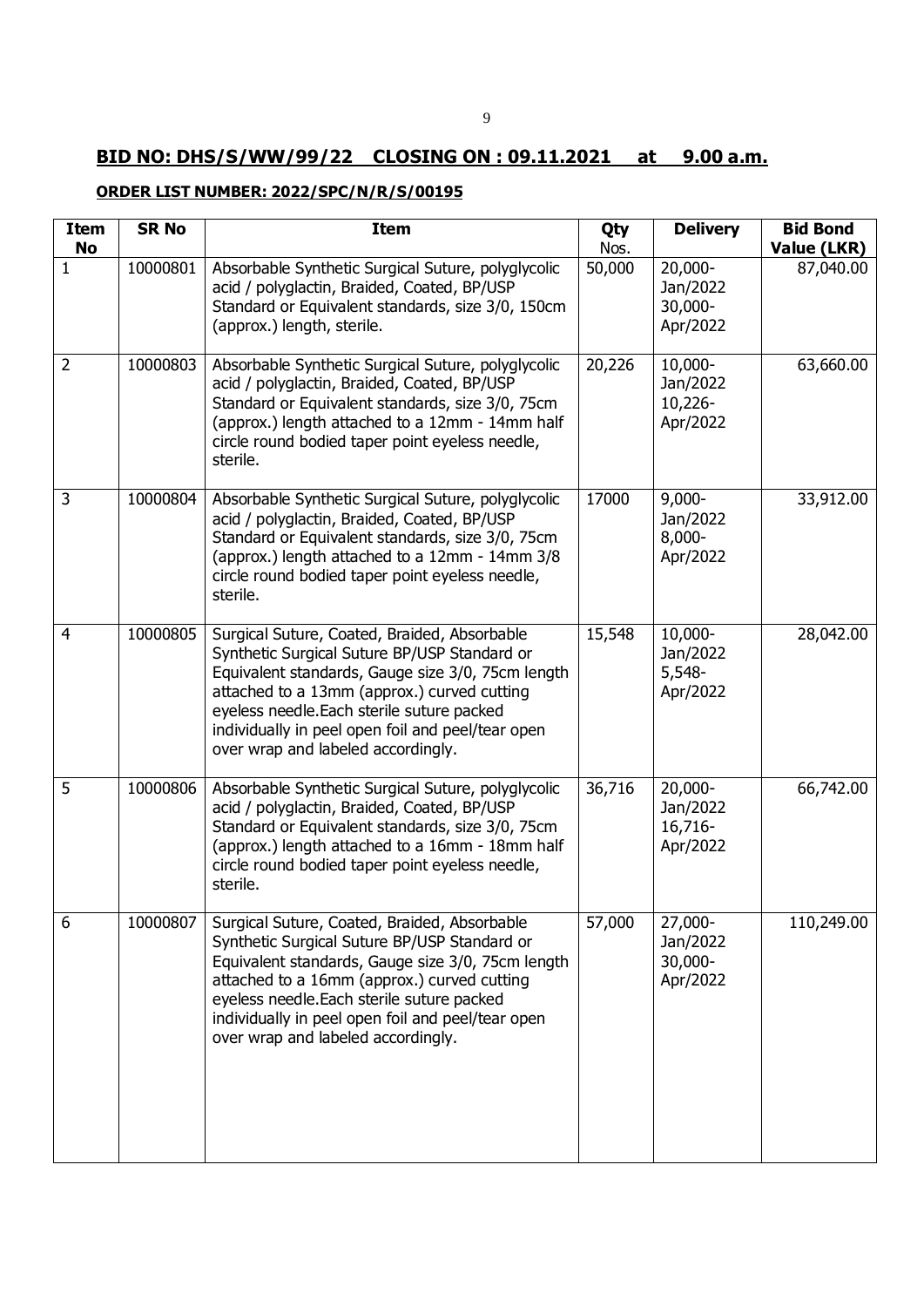|    |          | 10                                                                                                                                                                                                                                                                                                                                                              |        |                                                                   |            |
|----|----------|-----------------------------------------------------------------------------------------------------------------------------------------------------------------------------------------------------------------------------------------------------------------------------------------------------------------------------------------------------------------|--------|-------------------------------------------------------------------|------------|
| 7  | 10000808 | Surgical Suture, Coated, Braided, Absorbable<br>Synthetic Surgical Suture BP/USP Standard or<br>Equivalent standards, Gauge size 3/0, 75cm length<br>attached each end to a 16mm (approx.) curved<br>cutting (double arm) eyeless needle. Each sterile<br>suture packed individually in peel open foil and<br>peel/tear open over wrap and labeled accordingly. | 16,000 | 10,000-<br>Jan/2022<br>$6,000 -$<br>Apr/2022                      | 28,858.00  |
| 8  | 10000809 | Surgical Suture, Coated, Braided, Absorbable<br>Synthetic Surgical Suture BP/USP Standard or<br>Equivalent standards, Gauge size 3/0, 75cm length<br>attached to a 20mm (approx.) curved round<br>bodied eyeless needle. Each sterile suture packed<br>individually in peel open foil and peel/tear open<br>over wrap and labeled accordinglY.                  | 60,356 | 30,000-<br>Jan/2022<br>30,356-<br>Apr/2022                        | 114,410.00 |
| 9  | 10000810 | Absorbable Synthetic Surgical Suture, polyglycolic<br>acid / polyglactin, Braided, Coated, BP/USP<br>Standard or Equivalent standards, size 3/0, 75cm<br>(approx.) length attached to a 20mm - 22mm half<br>circle round bodied taper point eyeless needle,<br>sterile.                                                                                         | 64,690 | 30,000-<br>Jan/2022<br>34,690-<br>Apr/2022                        | 112,276.00 |
| 10 | 10000811 | Absorbable Synthetic Surgical Suture, polyglycolic<br>acid / polyglactin, Braided, Coated, BP/USP<br>Standard or Equivalent standards, size 3/0, 75cm<br>(approx.) length attached to a 24mm - 26mm half<br>circle round bodied taper point eyeless needle,<br>sterile.                                                                                         | 75,800 | 20,000-<br>Jan/2022<br>30,000-<br>Apr/2022<br>25,800-<br>Jun/2022 | 130,163.00 |
| 11 | 10000812 | Absorbable Synthetic Surgical Suture, polyglycolic<br>acid / polyglactin, Braided, Coated, BP/USP<br>Standard or Equivalent standards, size 3/0, 75cm<br>(approx.) length attached to a 30mm - 35mm half<br>circle round bodied taper point eyeless needle,<br>sterile.                                                                                         | 59,684 | 20,000-<br>Jan/2022<br>20,000-<br>Apr/2022<br>19,684-<br>Jun/2022 | 213,322.00 |
| 12 | 10000813 | Absorbable Synthetic Surgical Suture, polyglycolic<br>acid / polyglactin, Braided, Coated, BP/USP<br>Standard or Equivalent standards, size 3/0, 75cm<br>(approx.) length attached to a 30mm - 35mm 3/8<br>circle cutting eyeless needle, sterile.                                                                                                              | 52148  | 20,000-<br>Jan/2022<br>20,000-<br>Apr/2022<br>12,148-<br>Jun/2022 | 82,939.00  |
| 13 | 10000901 | Absorbable Synthetic Surgical Suture, polyglycolic<br>acid / polyglactin, Braided, Coated, BP/USP<br>Standard or Equivalent standards, size 2/0, 150cm<br>(approx.) length, sterile.                                                                                                                                                                            | 69300  | 20,000-<br>Jan/2022<br>29,300-<br>Apr/2022<br>20,000-<br>Jun/2022 | 123,215.00 |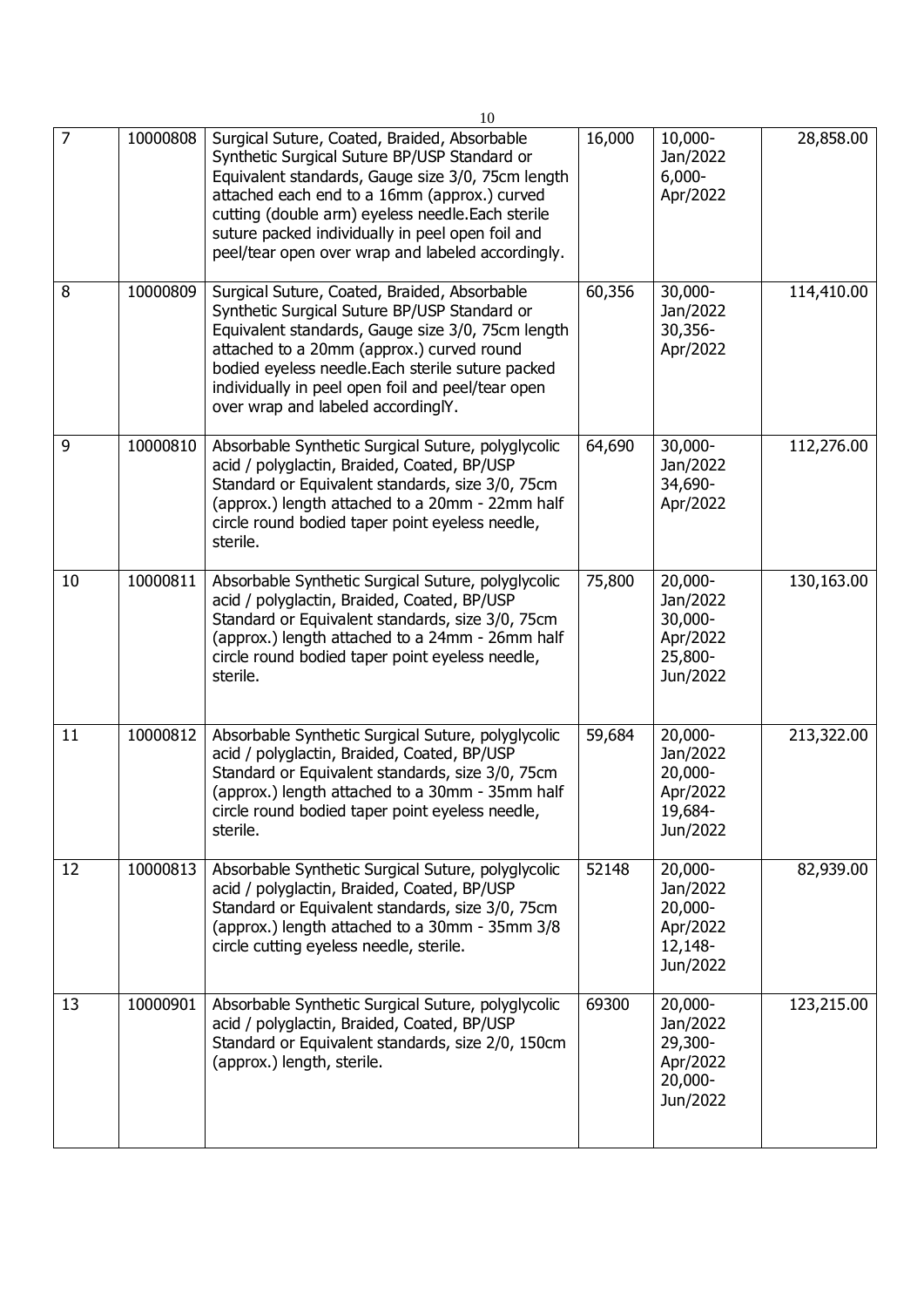|    |          | 11                                                                                                                                                                                                                                                                                                                                                  |        |                                               |            |
|----|----------|-----------------------------------------------------------------------------------------------------------------------------------------------------------------------------------------------------------------------------------------------------------------------------------------------------------------------------------------------------|--------|-----------------------------------------------|------------|
| 14 | 10000902 | Surgical Suture, Coated, Braided, Absorbable<br>Synthetic Surgical Suture BP/USP Standard or<br>Equivalent standards, Gauge size 2/0, 75cm length<br>attached to a 20mm (approx.) half circle round<br>bodied eyeless needle. Each sterile suture packed<br>individually in peel open foil and peel/tear open<br>over wrap and labeled accordingly. | 18428  | $8,000 -$<br>Jan/2022<br>10,428-<br>Jun/2022  | 29,142.00  |
| 15 | 10000903 | Absorbable Synthetic Surgical Suture, polyglycolic<br>acid / polyglactin, Braided, Coated, BP/USP<br>Standard or Equivalent standards, size 2/0, 75cm<br>(approx.) length attached to a 24mm - 26mm half<br>circle round bodied taper point eyeless needle,<br>sterile.                                                                             | 82,350 | 40,000-<br>Jan/2022<br>42,350-<br>Apr/2022    | 138,364.00 |
| 16 | 10000906 | Surgical Suture, Coated, Braided, Absorbable<br>Synthetic Surgical Suture BP/USP Standard or<br>Equivalent standards, Gauge size 2/0, 75cm length<br>attached to a 50mm (approx.) curved round<br>bodied eyeless needle. Each sterile suture packed<br>individually in peel open foil and peel/tear open<br>over wrap and labeled accordingly.      | 8,300  | $4,000 -$<br>Jan/2022<br>$4,300-$<br>Apr/2022 | N/A        |
| 17 | 10000907 | AAbsorbable Synthetic Surgical Suture, polyglycolic<br>acid/polyglactin, Braided, Coated, BP/USP<br>Standard or Equivalent standards, size 2/0, 75cm<br>(approx.) length attached to a 45mm - 55mm half<br>circle round bodied taper point eyeless needle,<br>sterile.                                                                              | 5,100  | $2,100-$<br>Jan/2022<br>$3,000 -$<br>Apr/2022 | N/A        |
| 18 | 10000910 | Absorbable Synthetic Surgical Suture, polyglycolic<br>acid / polyglactin, Braided, Coated, BP/USP<br>Standard or Equivalent standards, size 2/0, 60cm -<br>75cm length attached to a 12mm - 14mm half<br>circle round bodied taper point eyeless needle,<br>sterile.                                                                                | 1,900  | 1,900-<br>Jan/2022                            | N/A        |
| 19 | 10001003 | Absorbable Synthetic Surgical Suture, polyglycolic<br>acid / polyglactin, Braided, Coated, BP/USP<br>Standard or Equivalent standards, size 0, 75cm<br>(approx.) length attached to a 38mm - 42mm half<br>circle round bodied taper point eyeless needle,<br>sterile.                                                                               | 40,000 | 20,000-<br>Jan/2022<br>20,000-<br>Apr/2022    | 59,320.00  |
| 20 | 10001004 | Absorbable Synthetic Surgical Suture, polyglycolic<br>acid / polyglactin, Braided, Coated, BP/USP<br>Standard or Equivalent standards, size 0, 75cm<br>(approx.) length attached to a 36mm - 40mm 3/8<br>circle round bodied taper point eyeless needle,<br>sterile.                                                                                | 48,000 | 24,000-<br>Jan/2022<br>24,000-<br>Apr/2022    | 67,948.00  |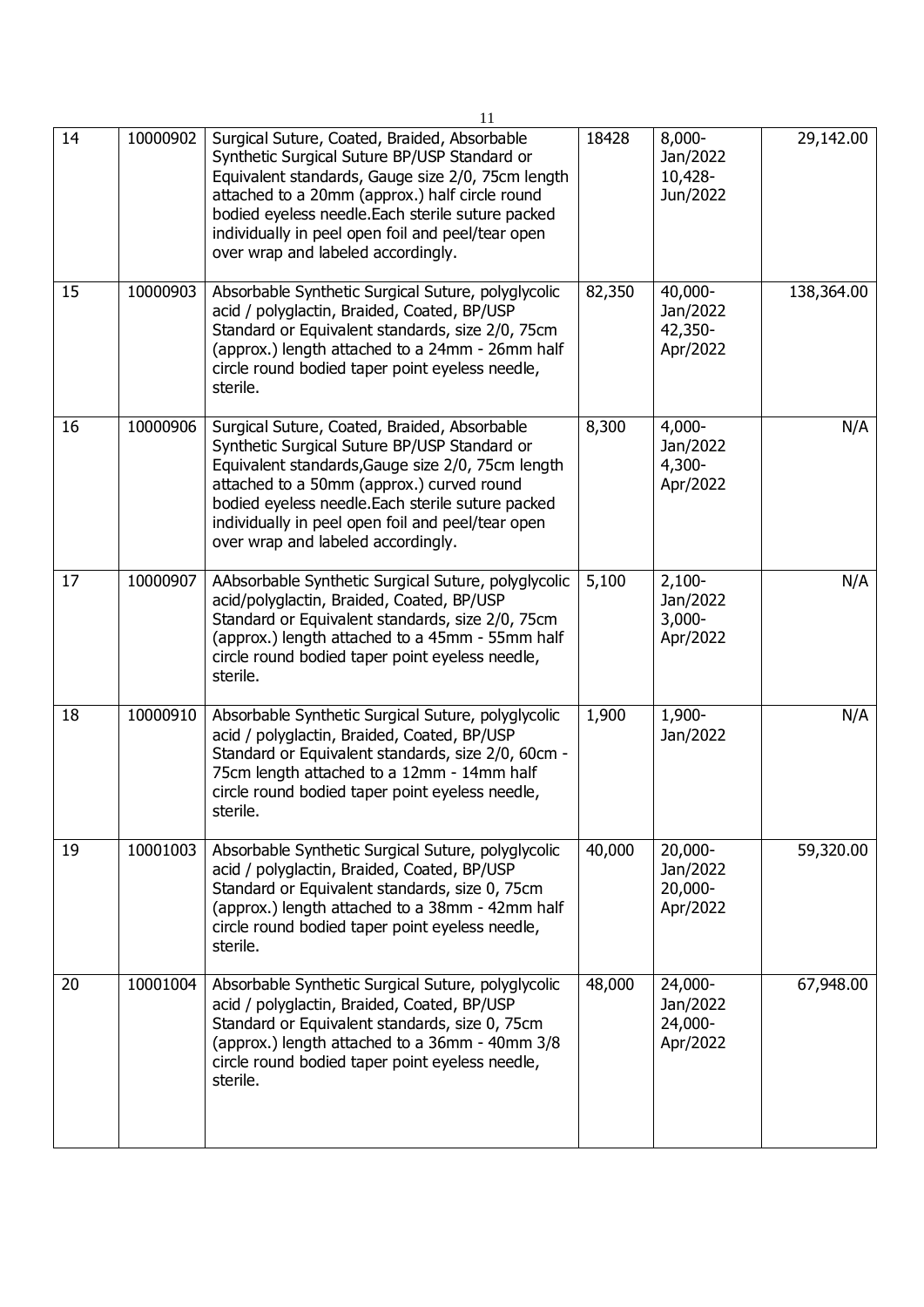|                 |          | 12                                                                                                                                                                                                                                                                    |         |                                                                   |            |
|-----------------|----------|-----------------------------------------------------------------------------------------------------------------------------------------------------------------------------------------------------------------------------------------------------------------------|---------|-------------------------------------------------------------------|------------|
| $\overline{21}$ | 10001005 | Absorbable Synthetic Surgical Suture, polyglycolic<br>acid / polyglactin, Braided, Coated, BP/USP<br>Standard or Equivalent standards, size 0, 75cm<br>(approx.) length attached to a 45mm - 50mm half<br>circle round bodied taper point eyeless needle,<br>sterile. | 27,460  | 10,000-<br>Jan/2022<br>10,000-<br>Apr/2022<br>7,460-<br>Jun/2022  | 44,370.00  |
| 22              | 10001113 | Absorbable Synthetic Surgical Suture, polyglycolic<br>acid / polyglactin, Braided, Coated, BP/USP<br>Standard or Equivalent standards, size 1, 75cm<br>(approx.) length attached to a 36mm - 40mm 3/8<br>circle round bodied taper point eyeless needle,<br>sterile.  | 50,000  | 20,000-<br>Jan/2022<br>20,000-<br>Apr/2022<br>10,000-<br>Jun/2022 | 84,980.00  |
| 23              | 10001114 | Absorbable Synthetic Surgical Suture, polyglycolic<br>acid / polyglactin, Braided, Coated, BP/USP<br>Standard or Equivalent standards, size 1, 75cm<br>(approx.) length attached to a 30mm - 35mm half<br>circle round bodied taper point eyeless needle,<br>sterile. | 81,900  | 40,000-<br>Jan/2022<br>20,000-<br>Apr/2022<br>21,900-<br>Jun/2022 | 125,175.00 |
| 24              | 10001204 | Absorbable Synthetic Surgical Suture, polyglycolic<br>acid / polyglactin, Braided, Coated, BP/USP<br>Standard or Equivalent standards, size 2, 75cm<br>(approx.) length attached to a 36mm - 40mm half<br>circle round bodied taper point eyeless needle,<br>sterile. | 138,500 | 40,000-<br>Jan/2022<br>40,000-<br>Apr/2022<br>58,500-<br>Jun/2022 | 229,467.00 |
| 25              | 10001205 | Absorbable Synthetic Surgical Suture, polyglycolic<br>acid / polyglactin, Braided, Coated, BP/USP<br>Standard or Equivalent standards, size 2, 90cm<br>(approx.) length attached to a 45mm - 50mm half<br>circle round bodied taper point eyeless needle,<br>sterile. | 40,000  | 15,000-<br>Jan/2022<br>15,000-<br>Apr/2022<br>10,000-<br>Jun/2022 | 62,528.00  |

## **Packing; 1 Nos.**

#### **All tenderers should furnish an unconditional Bid Bond encashable on demand to the value mentioned in the item list. Bid Bond should be submitted with valid up to 06.06.2022 together with the tender**

1. Page 9 Condition No. 19.b

#### **Registrar of public contracts**

This clause should be amended as awards over Sri Lanka rupees Five Million instead of (LKR) Ten Million.

1. Page 10 Condition No. 20. a

Representative samples in respect of items offered should be submitted to reach SPC on or before the closing time on the closing date of tender and acknowledgement receipt to be obtained from Administration Department of SPC.

#### **Contract:**

**The successful supplier should agree to enter into a contract/Agreement is applicable normally for awards which are over LKR 500,000.00 instead of 10.0 Million.**

**Bidding Document Fee- As per the guideline 6.1.1 (a) of the Government Procurement Guidelines 2006.**

**A non refundable fee of Rs. 35,000/= + taxes should be paid in cash to SPC for each set of Tender Documents**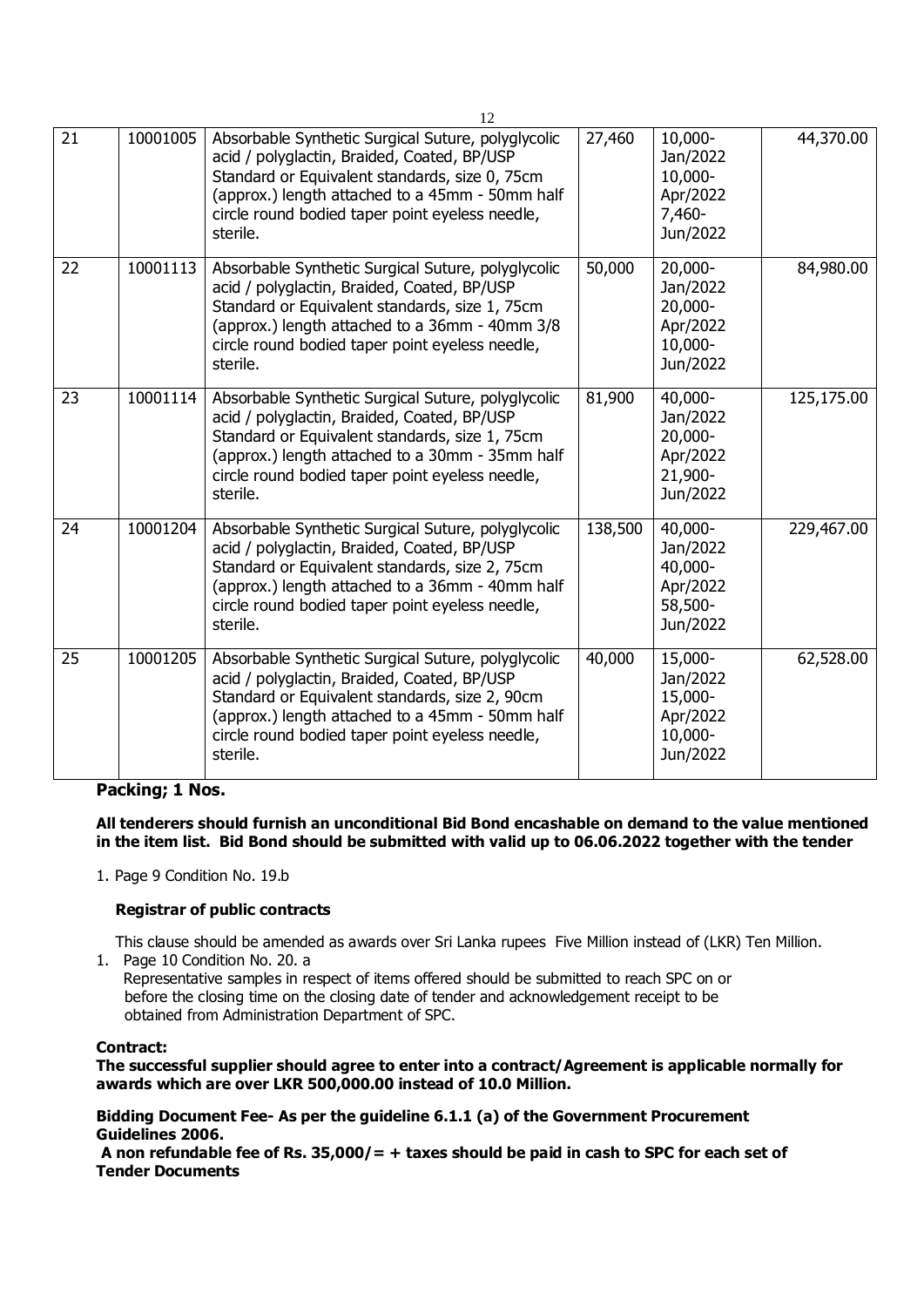## **Amendments of Bidding Document for Procurement of Surgical/Lab items**

- (1) **Clause 8**
	- (a) Bid Bonds to be submitted for each item (SR Number) when estimated value of each item exceeds LKR 01 Million.
	- (b) Value and validity applicable for the submission of Bid Bond for each item should be as indicated therein.

08.2 The Bid Bond should be valid for at least 30 days beyond the validity of the Bid.

(c) To be deleted.

#### (2) **Clause 12**

Amend as **REIMBURSEMENT** 

12.1 Corporation reserves the right to call for reimbursement in the event of short packing, loss/damage or deterioration of goods supplied within the shelf-life, also for packs which cannot be identified due to labels falling off or items with incorrect labeling.

#### (3) **Clause 16.6**

Any request for a price increment due to LKR depreciating against foreign currency will not be accepted and such bid will be rejected at the preliminary stage of bid evaluation.

## (4) **Clause 19**

19.1

(b) A Certified copy of NMRA Registration Certificate certified by Attorney-at-Law, Commissioner of Oaths of Justice of Peace should be submitted along with the bid

## (5) **Clause 28.0**

Evaluation will be done as per Bid Form (Annex – II B) and Bid Evaluation Summary Sheet. (Annex – II C, to be submitted along with the Bid and a soft copy as per instruction given in www.spc.lk Web Site)

(6) 2nd column of Annex II B amend as "FULL DESCRIPTION OF ITEM OFFERED THE STANDARD & STORAGE CONDITION"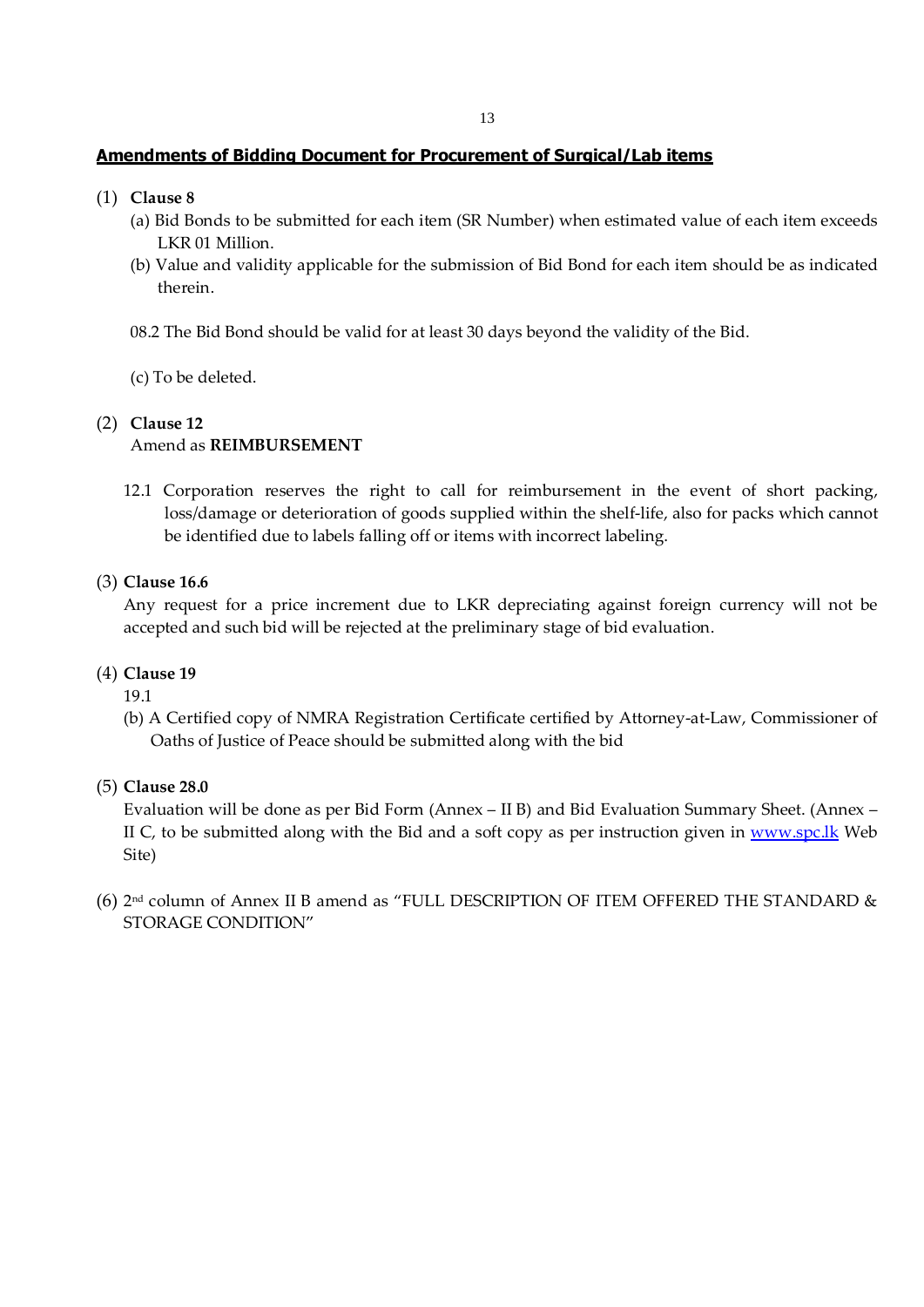(7) Annex – 1 to be amend as follows.

## **SPECIMEN OF ANNEX – 1**

**ANNEX – 1**

## **BID NO/ BID REFERENCE : (TENDER NO)**

**DATE OF ISSUE :**

# **CLOSING DATE & TIME : (SRI LANKAN TIME)**

## **ORDER LIST NO :**

| <b>SR No</b> | <b>Item Description/Specifications</b> | Quantity | <b>Delivery Schedule</b> |
|--------------|----------------------------------------|----------|--------------------------|
|              |                                        |          |                          |
|              |                                        |          |                          |
|              |                                        |          |                          |
|              |                                        |          |                          |

Amount of Bid Bond : LKR …………….. or USD ……………….. to be submitted along with the Bid Bond valid till ………………… (date)

Bid validity period : Bid should be valid till ………….. (date)

Bid Document Fee : ………………… (should be paid in cash to SPC for each set of Bid Documents)

## **MSD CONDITIONS OF SUPPLY**

1.

2.

Abbreviations : SPC ; State Pharmaceuticals Corporation, MSD; Medical Supplies Division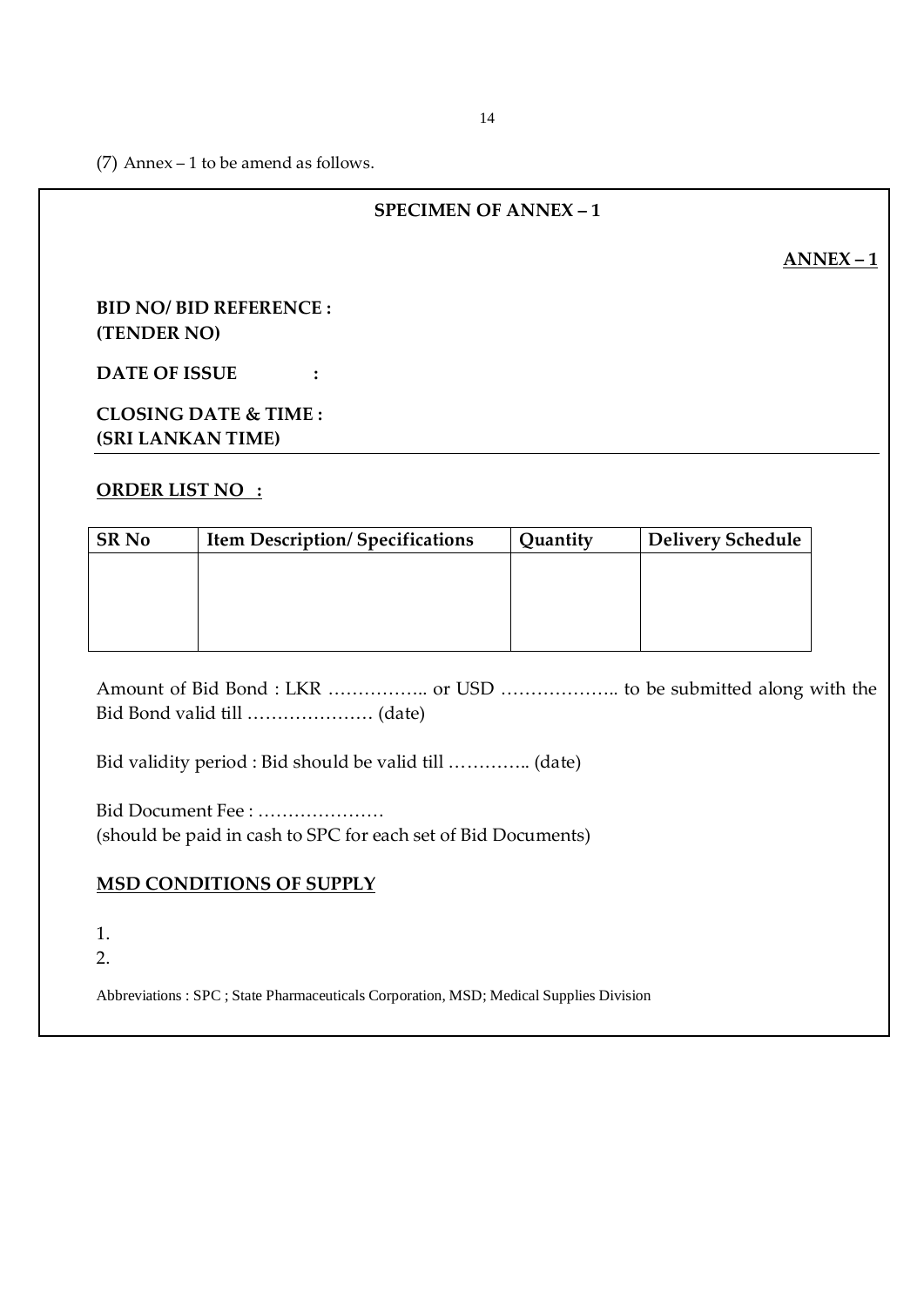v) The Corporation shall list out the bids which are conformed to the technical specifications as most responsive substantially responsive bids irrespective of prices they have offered as the lowest, second lowest, third lowest etc. to use in case of the lowest evaluated responsive bidder refuses to supply during the specified time frame. Please note that price quoted should be 10% range of the lowest bid. Instead of awarding 100% of quantities of respective items to be procured, the supply of quantities can be distributed among responsive bidders on a predetermined schedule Such as..

15

|                        |  |  |  |        |  |  |     |            | Name of the Bidder/ Rank as per the Price Percentage of Supply of |  |  |  |
|------------------------|--|--|--|--------|--|--|-----|------------|-------------------------------------------------------------------|--|--|--|
| Supplier               |  |  |  | quoted |  |  |     | quantities |                                                                   |  |  |  |
| The lowest             |  |  |  |        |  |  | 60% |            |                                                                   |  |  |  |
| 2 <sup>nd</sup> Lowest |  |  |  | 30%    |  |  |     |            |                                                                   |  |  |  |
| 3 <sup>rd</sup> Lowest |  |  |  |        |  |  |     | 10%        |                                                                   |  |  |  |

#### 28.1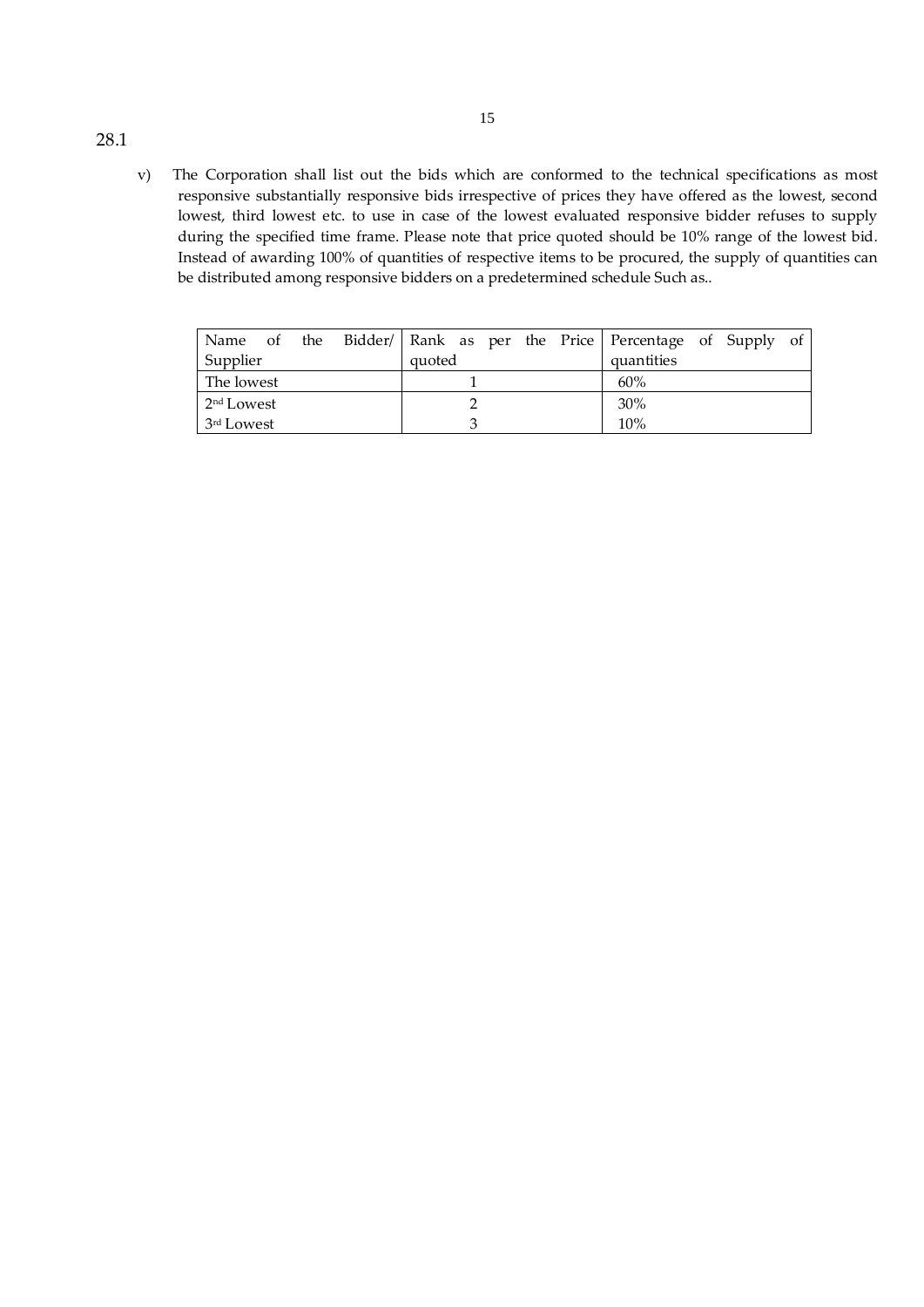#### **Annex VI**

#### **SPECIMEN OF CONTRACT FORM (IB)**

# **STATE PHARMACEUTICALS CORPORATION OF SRI LANKA**

(Established under the State Indu[strial Corporation](mailto:dgmsurgical@spc.lk) Act, No. 49 of *1957)* "Mehewara Piyasa", 16<sup>th</sup> Floor, No. 41, Kirula Road, Colombo 5, Sri Lanka. Tel : 00 94 11 2335008/ Fax : 00 94 11 2582495 E-Mail: dgmsurgical@spc.lk

#### **DEMOCRATIC SOCIALISTREPUBLIC OF SRI LANKA AGREEMENT**

SPC Ref. No Date : Bid Ref.

This **AGREEMENT** made and entered into between the State Pharmaceuticals Corporation of Sri Lanka, a Corporation established under the State Industrial Corporation Act. No. 49 of 1957 and having its Head Office at 75, Sir Baron Jayatillaka Mawatha, Colombo 01, Sri Lanka (hereinafter called the %PC+ which term or expression shall mean and include the said State Pharmaceuticals Corporation and its successors and permitted assigns) of the **FIRST PART**

#### **AND**

M/s ………………………………………………………………………………………………………….. **…**business under the time, style and firm of a company duly registered and carrying business (hereinafter called "the supplier+ and which term or expression shall mean and include the said and its/their/its heirs executors administrator and permitted assign/successors in business or permitted assigns) of the **SECOND PART.**

#### **AND**

M/s ………………………………………………………………………………………………………….. **…**business under the time, style and firm of a company duly registered and carrying business (hereinafter called % he Local Agent+ and which term or expression shall mean and include the said and its/their/its heirs executors administrator and permitted assign/successors in business or permitted assigns) of the **THIRD PART.**

Whereas the State Pharmaceuticals Corporation has accepted the bid of M/s  $\qquad \tilde{0} \tilde{0} \tilde{0} \tilde{0} \tilde{0}$  $\ddot{o}$   $\ddot{o}$   $\ddot{o}$   $\ddot{o}$   $\ddot{o}$   $\ddot{o}$   $\ddot{o}$   $\ddot{o}$   $\ddot{o}$   $\ddot{o}$   $\ddot{o}$   $\ddot{o}$   $\ddot{o}$   $\ddot{o}$   $\ddot{o}$   $\ddot{o}$   $\ddot{o}$   $\ddot{o}$  for the supply and delivery of…………………………………………………… as per the attached indent for ……………… marked  $SPC$   $\ddot{o}$   $\ddot{o}$   $\ddot{o}$   $\ddot{o}$   $\ddot{o}$   $\ddot{o}$   $\ddot{o}$   $\ddot{o}$   $\ddot{o}$   $\ddot{o}$   $\ddot{o}$   $\ddot{o}$   $\ddot{o}$   $\ddot{o}$   $\ddot{o}$   $\ddot{o}$   $\ddot{o}$   $\ddot{o}$   $\ddot{o}$   $\ddot{o}$   $\ddot{o}$   $\ddot{o}$   $\ddot{o}$   $\ddot{o}$   $\ddot{o}$   $\ddot{o}$   $\ddot{o}$   $\ddot{o}$   $\ddot{o}$   $\ddot{o}$   $\ddot{o}$   $\ddot{o}$   $\ddot{o}$   $\ddot{o}$   $\ddot{o}$   $\ddot{o}$   $\ddot{o}$   $\ddot{o}$   $\ddot{o}$   $\ddot{o}$   $\ddot{o}$   $\ddot{o}$   $\ddot{o}$   $\ddot{o}$   $\ddot{o}$   $\ddot{o}$   $\ddot{o}$   $\ddot{o}$   $\ddot{o}$   $\ddot{o}$   $\ddot{o}$   $\ddot{o}$   $\ddot{o}$   $\ddot{o}$   $\ddot{o}$ of supplies here of.

#### **NOW IT IS HEREBY AGREED AS FOLLOWS:**

1.The following documents: -

- (a) Conditions of Contract marked . Annex 1
- (b) Bid Documents marked . Annex 2
- (c) Copy of Indent marked . Annex 3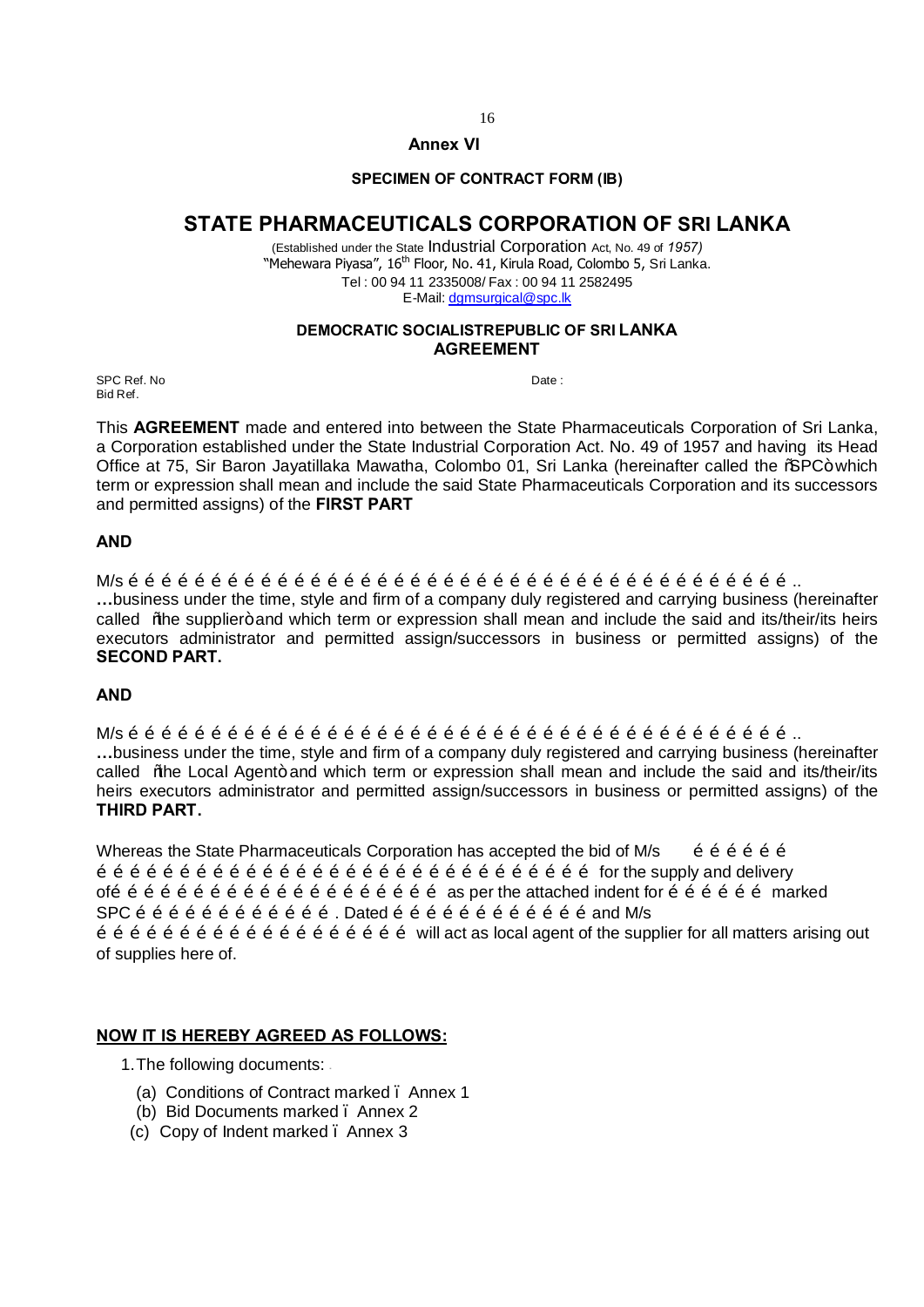(hereinafter called % be Contract Documents +) showing and describing the nature and scope of the agreement duly signed by three parties shall be deemed to form and be read and construed as part and partial of this agreement.

2. In consideration of the payment to be made by SPC to the supplier the contract sum hereinafter mentioned the supplier hereby covenants with SPC to supply and deliver the goods in conformity in all respects with the provisions of this contract, and the local agent will be responsible for all the matters regarding the supplies which do not confirm to required standard..

The supplier shall be paid for such supply and delivery of the goods according to the Indent marked and in the manner and at the times hereinafter specified.

This contract as herein before defined constitutes the entire agreement between SPC, the supplier and the local agent may only be modified or repealed by formal agreement in writing duly executed by the parties or their authorized representatives.

In witness whereof the State Pharmaceuticals Corporation has caused its Common Seal to be affixed and  $\tilde{0}$   $\tilde{0}$   $\tilde{0}$   $\tilde{0}$   $\tilde{0}$   $\tilde{0}$   $\tilde{0}$   $\tilde{0}$   $\tilde{0}$   $\tilde{0}$   $\tilde{0}$   $\tilde{0}$   $\tilde{0}$   $\tilde{0}$   $\tilde{0}$   $\tilde{0}$   $\tilde{0}$   $\tilde{0}$   $\tilde{0}$   $\tilde{0}$   $\tilde{0}$   $\tilde{0}$   $\tilde{0}$   $\tilde{0}$   $\$ their hands and Supplier and the Local Agent has placed its hand/caused its Common Seal to be affixed hereunto and to two other of the same tenor on this  $\tilde{p}$   $\tilde{p}$   $\tilde{p}$   $\tilde{p}$   $\tilde{p}$   $\tilde{p}$   $\tilde{p}$   $\tilde{p}$   $\tilde{p}$   $\tilde{p}$   $\tilde{p}$   $\tilde{p}$   $\tilde{p}$   $\tilde{p}$   $\tilde{p}$   $\tilde{p}$   $\tilde{p}$   $\tilde{p}$ 

The Common Seal of M/s  $(supplier)$  $\tilde{o}$   $\tilde{o}$   $\tilde{o}$   $\tilde{o}$   $\tilde{o}$   $\tilde{o}$   $\tilde{o}$   $\tilde{o}$   $\tilde{o}$   $\tilde{o}$   $\tilde{o}$   $\tilde{o}$   $\tilde{o}$   $\tilde{o}$   $\tilde{o}$   $\tilde{o}$   $\tilde{o}$ ... herein.

1. … … … … … … … … … … … … … … ..

President/Managing Director/C.E.O.

2. … … … … … … … … … … … … … … ..

**Director**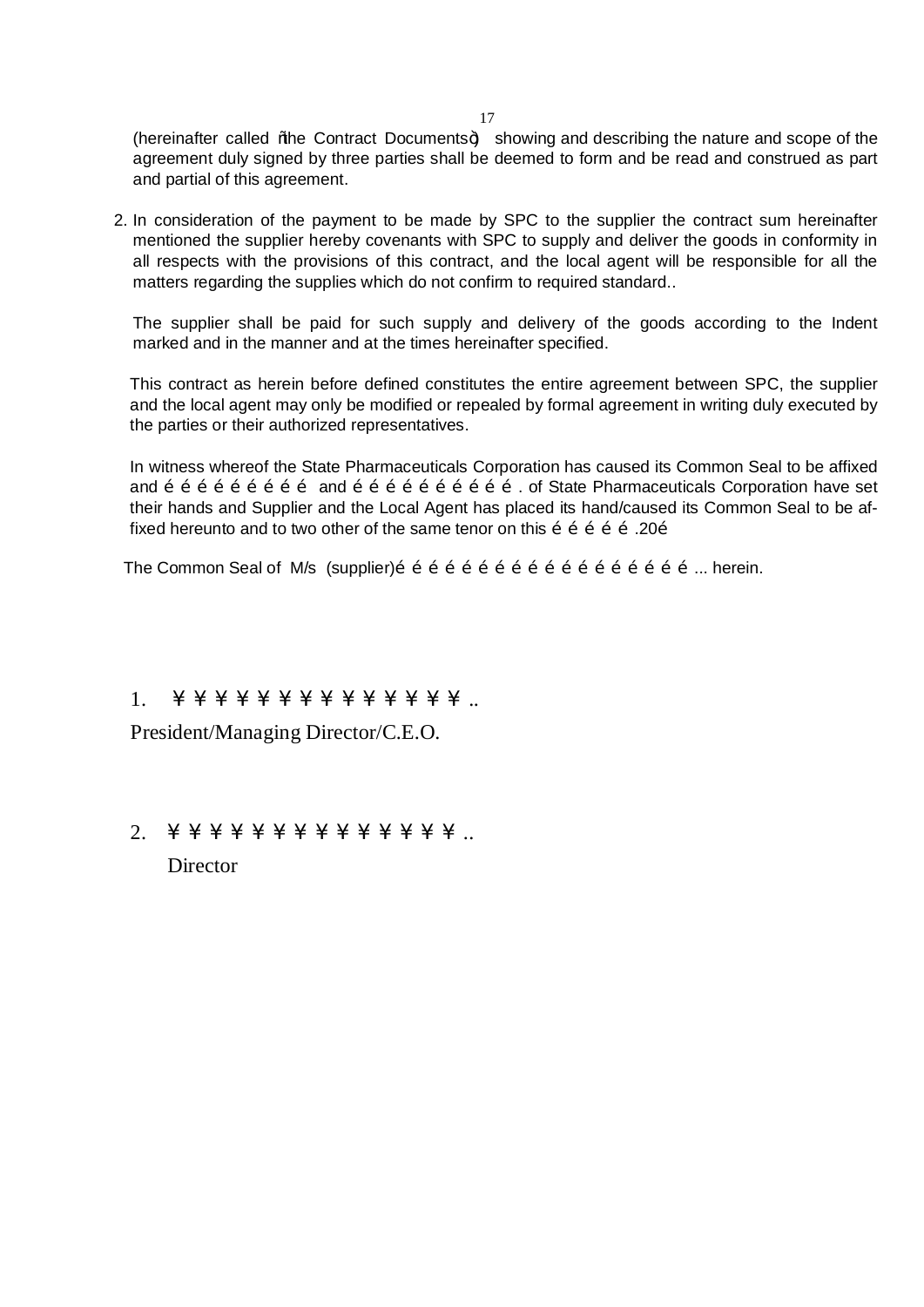#### **CONDITIONS OF CONTRACT**

#### 3.**FREE REPLACEMENT /REIMBURSEMENT**

- 3.1 SPC reserves the right to call for Free Replacement/Reimbursement in the event of
	- 3.1.1 Short packing
	- 3.1.2 Loss/damage or deterioration of goods supplied (within shelf-life if applicable)
	- 3.1.3 Packs which cannot be identified due to labels falling off.
	- 3.1.4 Goods supplied fails to perform or meet requirements of the specification/or quality standards to the satisfaction of Medical Supplies Division of Sri Lanka/ State Pharmaceuticals Corporation of Sri Lanka.
- 3.2 In the event of a quality problem, Batch samples would be tested by SPC its authorized personnel at the NMQAL or SPC Quality Assurance Laboratory or any other Quality Assurance Laboratory nominated by SPC or its fitness for use will be determined by and expert Committee appointed by the relevant authority.

#### 3.3 **Withdrawal from use of Item due to quality failure.**

- a) In case of batch withdrawal due to quality failure, the supplier/ manufacturer shall reimburse the value of entire batch quantity supplied.
- b) In case of product withdrawal due to quality failure, the supplier/ manufacturer shall reimburse the value of entire product quantity supplied.
- c) In the event of either a) or b) above the supplier/ manufacturer shall be surcharged additional 25% of the total value concerned as administrative cost.

Samples from the available batches will be retained by SPC and the balance will be destroyed by SPC in the presence of the Local Agent and a certificate of destruction issued by SPC.

The supplier and the Local Agent agreed to reimburse the SPC the landed cost and an additional 25% surcharge of the total quantity supplied.

## 20. **FORCE MAJEURE**

20.1 The supplier shall not be liable for any delay or failure in making delivery of the supplies if it was due to any event which interfered with performance and was beyond the control of the supplier. However, at every time the supplier faces a situation disturbing the due performance of the obligations under this contract due to conditions beyond his/ its control he/it should write to SPC and get its approval. Approval/disapproval will be notified within 7 working days of receipt of same in writing. Parties however shall endeavours to remove any obstacles to performance (when possible) and co-operate to remove the harmful effects as far as practicable.

## 21 . **NOTICE**

21.1 All notices given in respect of this contract shall be deemed to be sufficiently given if sent by registered post addressed to the parties at the respective addresses at the beginning hereof written.